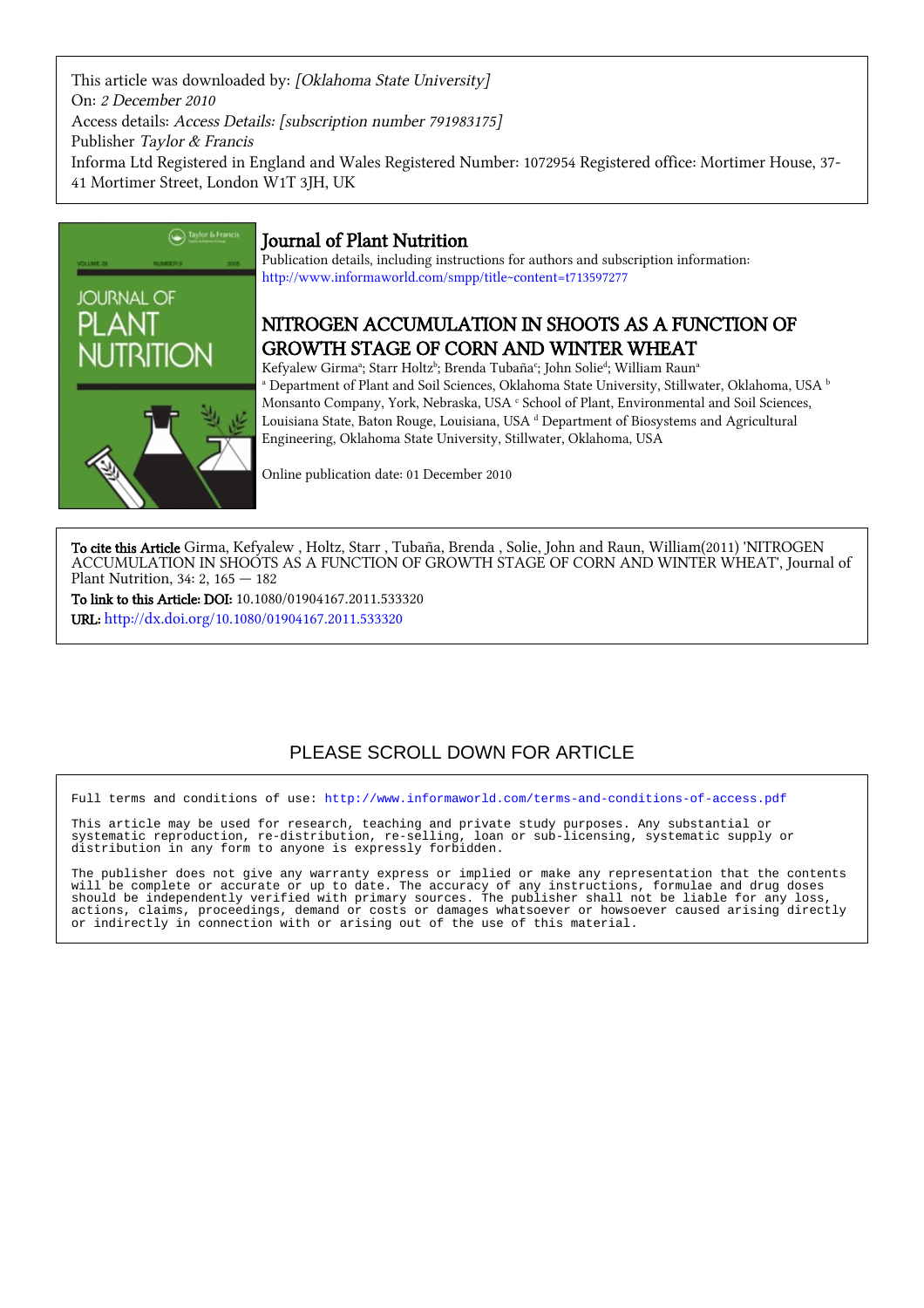

*Journal of Plant Nutrition*, 34:165–182, 2011 Copyright <sup>C</sup> Taylor & Francis Group, LLC ISSN: 0190-4167 print / 1532-4087 online DOI: 10.1080/01904167.2011.533320

## **NITROGEN ACCUMULATION IN SHOOTS AS A FUNCTION OF GROWTH STAGE OF CORN AND WINTER WHEAT**

## **Kefyalew Girma,<sup>1</sup> Starr Holtz,<sup>2</sup> Brenda Tubana, ˜ <sup>3</sup> John Solie,<sup>4</sup> and William Raun1**

<sup>1</sup>*Department of Plant and Soil Sciences, Oklahoma State University, Stillwater, Oklahoma, USA*

<sup>2</sup>*Monsanto Company, York, Nebraska, USA*

<sup>3</sup>*School of Plant, Environmental and Soil Sciences, Louisiana State, Baton Rouge, Louisiana, USA*

<sup>4</sup>*Department of Biosystems and Agricultural Engineering, Oklahoma State University, Stillwater, Oklahoma, USA*

✷ *Midseason fertilizer nitrogen (N) rates based on predicted yields can be projected if the quantity of N accumulated in winter wheat (*Triticum aestivum *L.) and corn (*Zea mays *L.) is known especially early in the growing season. This study was conducted in 2006 and 2007 to establish the amount of N accumulated in corn and winter wheat over the entire growing season. Plots representing three N fertilization rates 0, 45, and 90 kg ha*−*<sup>1</sup> at Stillwater and 0, 67, and 112 kg ha*−*<sup>1</sup> at Lahoma were selected from two long-term wheat experiments located at research stations in Stillwater and Lahoma, Oklahoma. For corn, three N fertilization rates 0, 112 and 224 kg ha*−*<sup>1</sup> at Lake Carl Blackwell and 0, 56 and 112 kg ha*−*<sup>1</sup> at Perkins were selected from N studies, located at research stations near Lake Carl Blackwell and Perkins, Oklahoma. Sequential aboveground biomass samples were collected from 1 m<sup>2</sup> area of wheat and 1.5 m long row (0.76 cm spacing) for corn throughout their respective growing seasons. In general, this work showed that more than 45% of the maximum total N accumulated could be found in corn plants by growth stage V8 (8th leaf collar fully unfolded). For winter wheat, more than 61% of the maximum total N accumulated at later stages of growth could be accounted for by Feekes growth stage 5 (F5, leaf strongly erected). Our findings are consistent with those of others showing that yield potential can be predicted at mid-season since such a large percentage of the total N accumulated was accounted for early on in the growing cycle of either wheat or corn.*

**Keywords:** nitrogen, biomass, corn

Received 11 February 2008; accepted 4 April 2010.

Address correspondence to Kefyalew Girma, Department of Plant and Soil Sciences, Oklahoma State University, 368 Agricultural Hall, Stillwater, Oklahoma 74078, USA. E-mail: kefyalew.desta@okstate.edu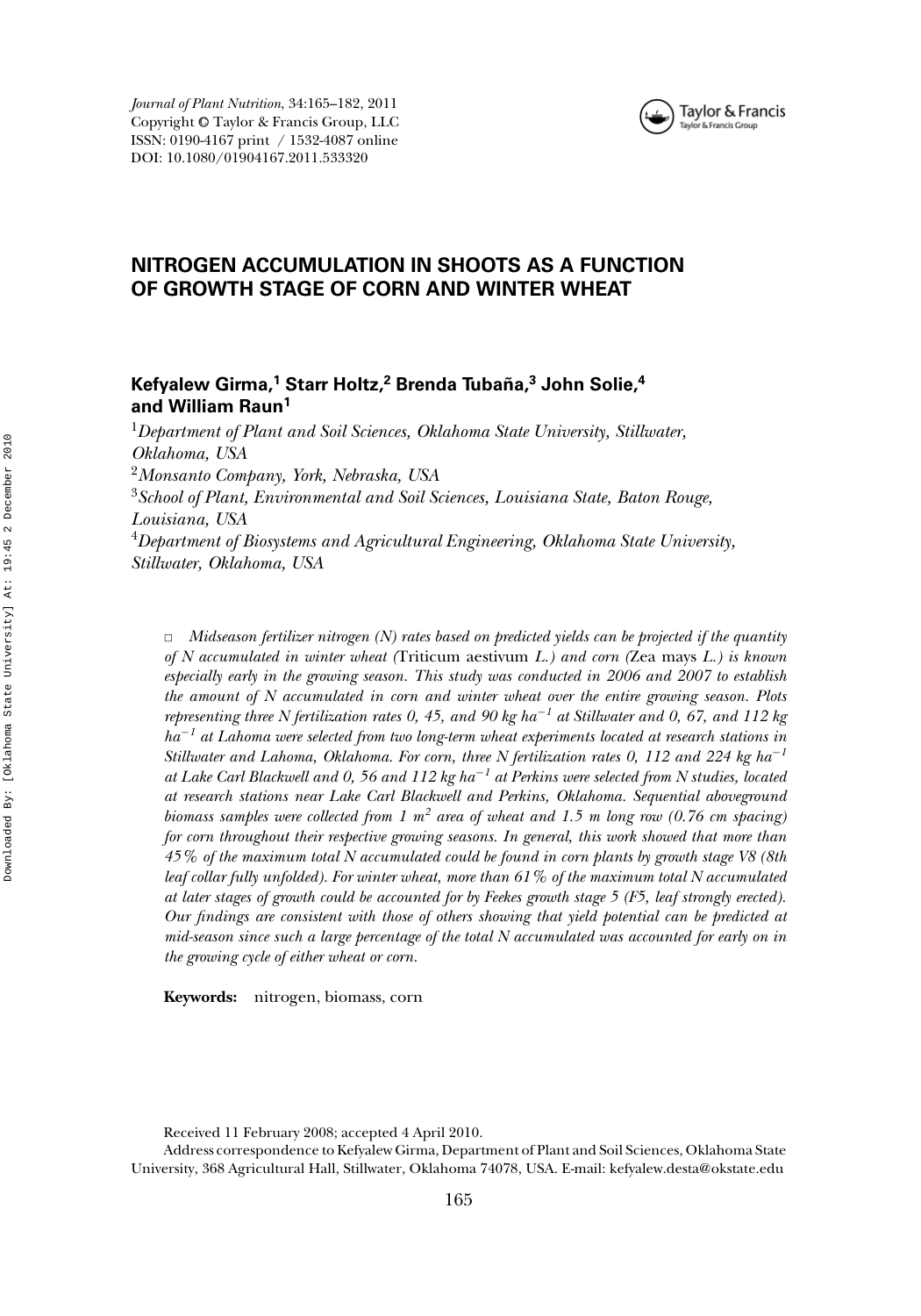#### **INTRODUCTION**

After water, nitrogen (N) is generally the most limiting factor in cereal crop production (Szumigalski and Van Acker, 2006). Continuous crop production depletes soil N; therefore, the addition of N fertilizer is necessary to maintain yields. Since N is required in such large amounts, it is a major economic factor in crop production. Raun and Johnson (1999) estimated N use efficiency (NUE) for world cereal grain production systems, encompassing all application schemes, to be close to 33%. A 20% increase in NUE for cereal production around the world would be worth \$10 billion annually (Raun, 2005). This low efficiency is due to loss of plant available N through several mechanisms that are attributed to the lack of synchronization of plant demand and soil or fertilizer supply of N. There is lack of information concerning the peak growth stage of a crop when N accumulation can be optimized. Attempts have been made by researchers to understand peak growth stages of N accumulation by crops, optimum time of application, and movement and translocation of N within the plant (Hanway, 1962; Shanahan et al., 2004; Austin et al., 1977).

Dry matter and N accumulation are associated closely (Justes et al., 1994, 1997) with critical N concentration. Previous research on wheat has shown that N accumulation by the grain is assumed to occur mainly before anthesis. Thus, by maturity, the plant already contains greater than 80% of its final N content (Austin et al., 1977). Hanway (1962) observed that early season N accumulation was relatively rapid; it decreased later in the season and continued at a decreased rate until maturity, whereas Roy and Wright (1974) observed an almost linear increase in the accumulation of N until maturity.

According to Shanahan et al. (2004), with corn, a steady increase in dry matter and N accumulation was observed between the V4 (4th leaf collar fully unfolded) and V8 corn growth stages, after which a fast increase was measured between V8 and R2 (blister) where corn N requirements were anticipated to be high. From R2, another steady state increase was observed until R4 (dough), after which no increase in dry matter or N accumulation was measured. These authors recommended the window between V8 and R2 as the best time to apply side-dress N. Walsh (2006) recommends following pre-plant N applications with midseason side-dress N at or before the V10 (10th leaf collar fully unfolded) growth stage to supply the growing corn with adequate N when it is required in the greatest quantities. Ma et al. (1999) reported that only 20% of the total plant N was accumulated by V6 (6th leaf collar fully unfolded), whereas N accumulation increased considerably until two weeks after R1 (silking), accumulating 50–60% of the total plant N, then N accumulation slowed and ultimately stopped. A by-plant corn N fertilization study showed that forage N accumulation can be predicted from growth stages V8 to V10 (Raun, 2005). A study by Licht and Al-Kaisi (2005) reported that greater than half of the total N accumulated by VT (tasseling)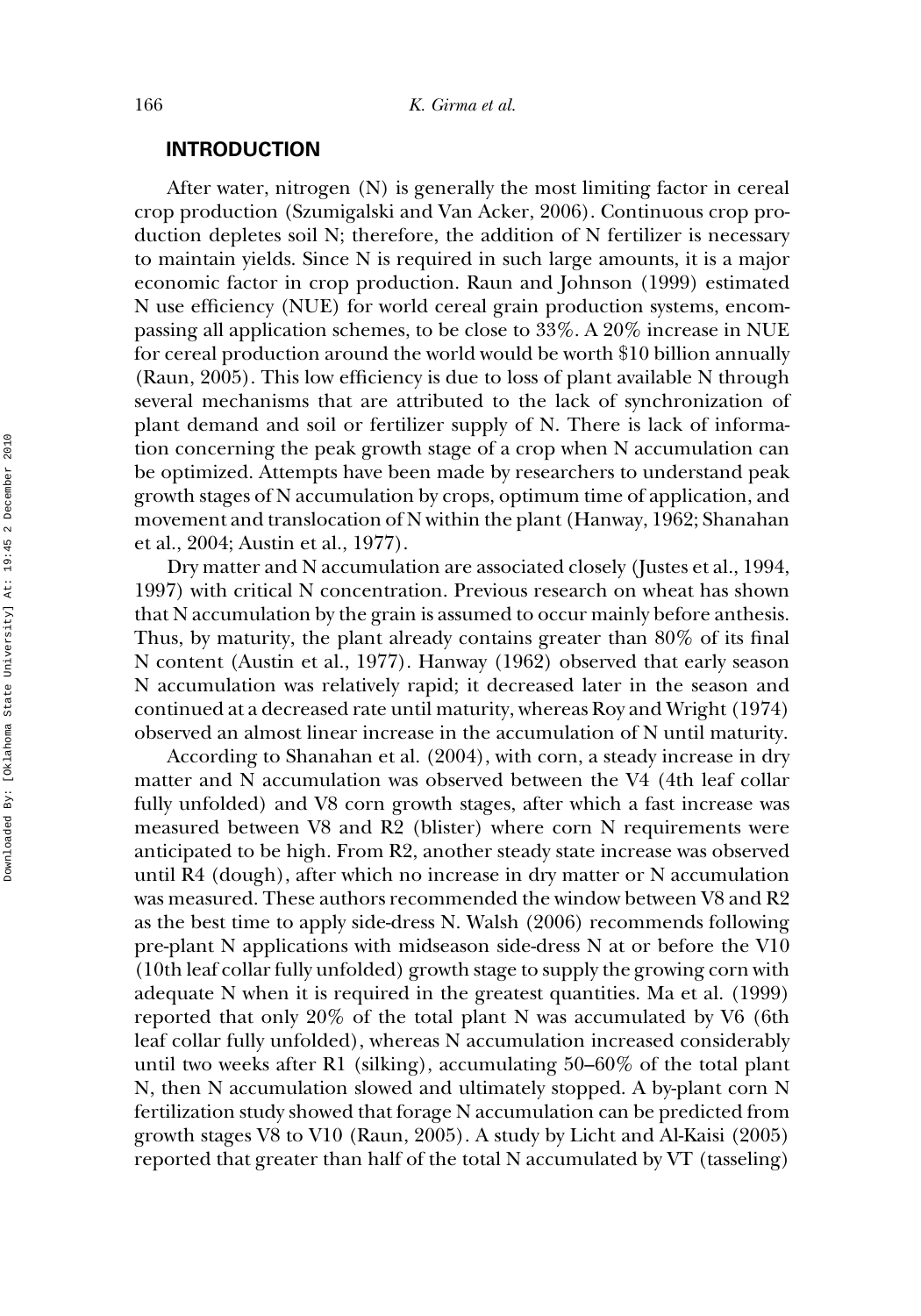was present by the V12 (12th leaf collar fully unfolded). Another study at Oklahoma State University (Freeman et al., 2007) confirmed these results, reporting that over 50% of the total N was accumulated by V10.

Wuest and Cassman (1992) reported that increasing the rate of preplant N fertilizer in wheat had little effect on postanthesis accumulation of N and that grain N content could be increased by applying N fertilizer at anthesis. The preplant applied N is lost easily by leaching, volatilization, and various other routes before crop uptake. In the same line of work, Stevens et al. (2005a) reported that while the percentage decreased with increasing rate, 20 to 55% of applied fertilizer N was converted to organic or clay-fixed forms during the growing season. Dhugga and Waines (1989) found that the amount of postanthesis accumulation of N was determined by the demand for N in the grain. Mossedaq and Smith (1994) reported that wheat grain yields usually were maximized if N fertilizer was applied just before stem elongation; this effect is due to crop N demand being great at the most rapid phase of crop growth. In corn, N applied at V6 resulted in greater N recovery (Sainz Rozas et al., 2004) than if the fertilizer N was applied at planting.

Past research indicated that wheat (Garabet et al., 1998) or corn (Stevens et al., 2005b) total N accumulation increased with increasing N fertilizer (Garabet et al., 1998; Kanampiu et al., 1997; Sainz Rozas et al., 2004; Stevens et al., 2005a, 2005b). Cox et al. (1993) reported that N concentrations of corn plants at V8 and V16 (16th leaf collar fully unfolded) display linear responses to increasing N rates suggesting that forage quality improves with additional N. Devienne-Barret et al. (2000) observed that the rate of N accumulation of a crop is determined by its growth rate (without any N deficiency) and the soil N concentration.

Differences in the level of translocation of preanthesis N and rates of N accumulation, contribute to differences in grain yield and grain N content in corn (Muchow, 1988). Also, Hanway (1962) suggested that the demand of N during the grain-filling process is so great that it may not be possible for the plant to maintain the level of accumulation required to fulfill that need. Therefore, the plant compensates by translocating N to the grain from other parts of the plant.

The literature presents contradicting information as to the growth stage in which wheat or corn accumulates N and the appropriate time of N fertilizer application to optimize use efficiency. The previous research addressed specific work documenting N accumulation in wheat or corn with limited number of sampling times. It is indispensable to collect comprehensive data over critical growth stages of these two crops to define the optimum growth stage for mid-season N application. Furthermore, accumulation of N as a function of time under limiting and non-N limiting conditions within the same trial has not been documented. Therefore the objectives of this study were to quantify the aboveground dry biomass and amount of N accumulated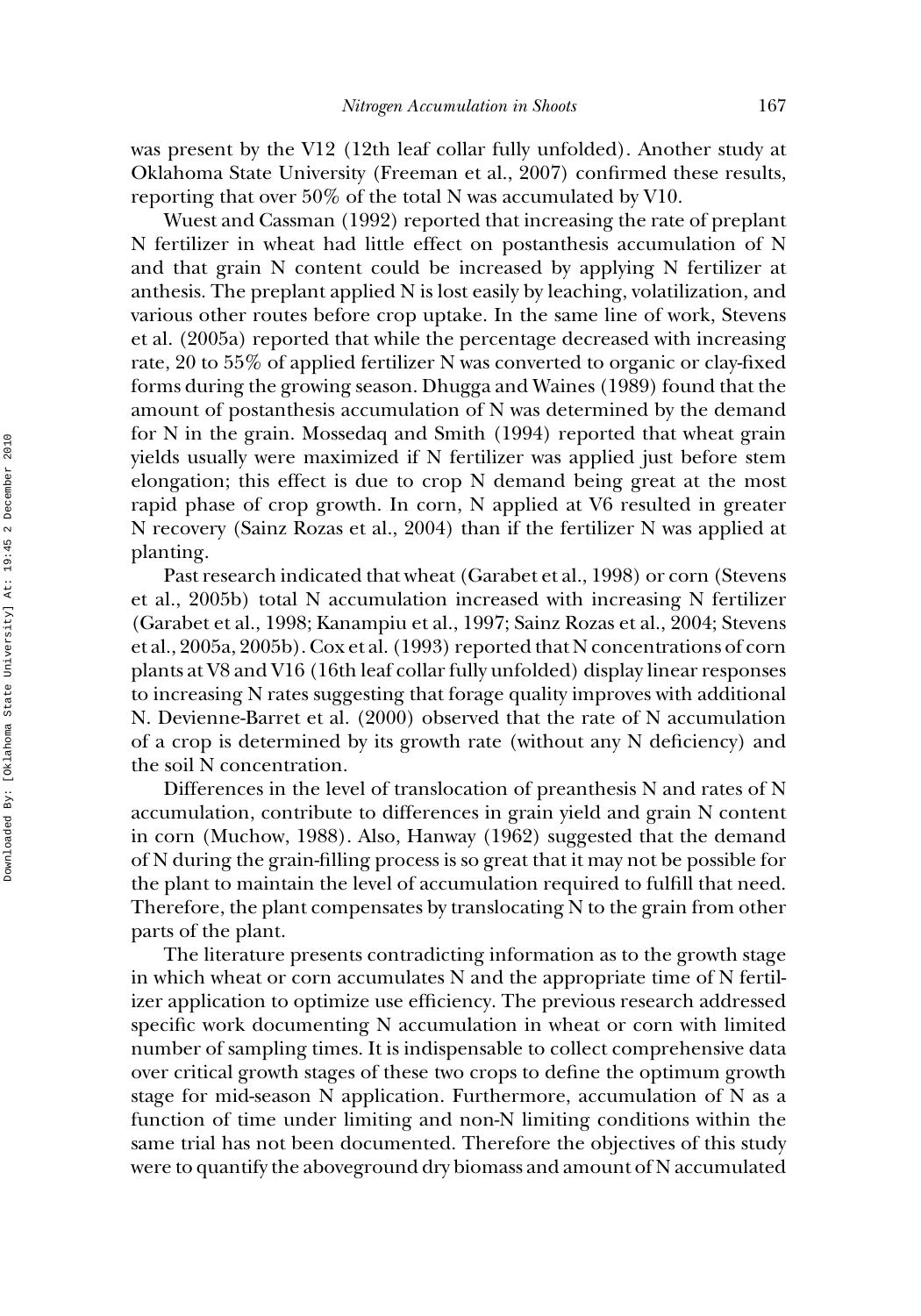in winter wheat or corn over the entire growing season under N-limiting or non-N-limiting conditions.

## **MATERIALS AND METHODS**

Two years of data (2006 and 2007) were collected to assess aboveground dry biomass and N accumulation in winter wheat or corn throughout their growing seasons. Total rainfall by month for each site and year is reported in Table 1.

#### **Corn**

Two experiments were superimposed on previously established longterm experiments. In the spring of 2006, the first corn experiment was superimposed on the Lake Carl Blackwell (LCB), Oklahoma N study at the Robert L. Westerman Irrigated Research Facility. This site is located on a Paluski fine sandy loam (coarse-loamy, mixed, superactive, nonacid, thermic Udic Ustifluvent). In the Spring of 2007, an additional N Study experiment was initiated to further evaluate cereal N accumulation. This site is located on a Teller fine sandy loam (fine-loamy, mixed, active, thermic Udic Argiustoll) at the Cimarron Valley Research Station in Perkins, Oklahoma. The experimental design of both long-term corn experiments

|                   |         | <b>Experiment 502</b> |         | <b>Experiment 222</b>     | Lake Carl<br>Blackwell | Perkins |       |
|-------------------|---------|-----------------------|---------|---------------------------|------------------------|---------|-------|
|                   | 2005-06 | 2006-07               | 2005-06 | 2006-07                   | 2006                   | 2007    | 2007  |
| $Month^{\dagger}$ |         |                       |         | Rainfall, cm <sup>1</sup> |                        |         |       |
| September         | 2.9     | 0.9                   | 9.0     | 3.4                       |                        |         |       |
| October           | 6.4     | 1.5                   | 4.8     | 4.0                       |                        |         |       |
| November          | 0.2     | 1.8                   | 0.0     | 3.2                       |                        |         |       |
| December          | 1.0     | 4.3                   | 0.2     | 7.1                       |                        |         |       |
| January           | 0.3     | 1.9                   | 1.8     | 3.4                       |                        |         |       |
| February          | 0.0     | 0.7                   | 0.2     | 1.1                       |                        |         |       |
| March             | 7.0     | 12.4                  | 4.7     | 13.9                      | 4.7                    | 13.9    | 13.4  |
| April             | 5.1     | 6.7                   | 13.1    | 10.5                      | 13.1                   | 10.5    | 7.1   |
| May               | 1.9     | 13.1                  | 8.5     | 26.5                      | 8.5                    | 26.5    | 25.8  |
| June              |         |                       |         |                           | 6.1                    | 42.5    | 35.2  |
| July              |         |                       |         |                           | 8.0                    | 17.8    | 17.6  |
| August            |         |                       |         |                           | 4.5                    | 0.0     | 5.8   |
| September         |         |                       |         |                           |                        |         | 6.2   |
| Total (cm)        | 24.7    | 43.2                  | 42.1    | 73.0                      | 44.8                   | 111.2   | 111.1 |

**TABLE 1** Total monthly rainfall at Lahoma (Experiment 502), Stillwater (Experiment 222), Lake Carl Blackwell, and Perkins, for the 2005–06, and 2006–07 growing seasons

† For wheat, growing season begins in the fall and ends in the summer of the following year.

‡ Data obtained from the Oklahoma Mesonet (Oklahoma Mesonet, 2007).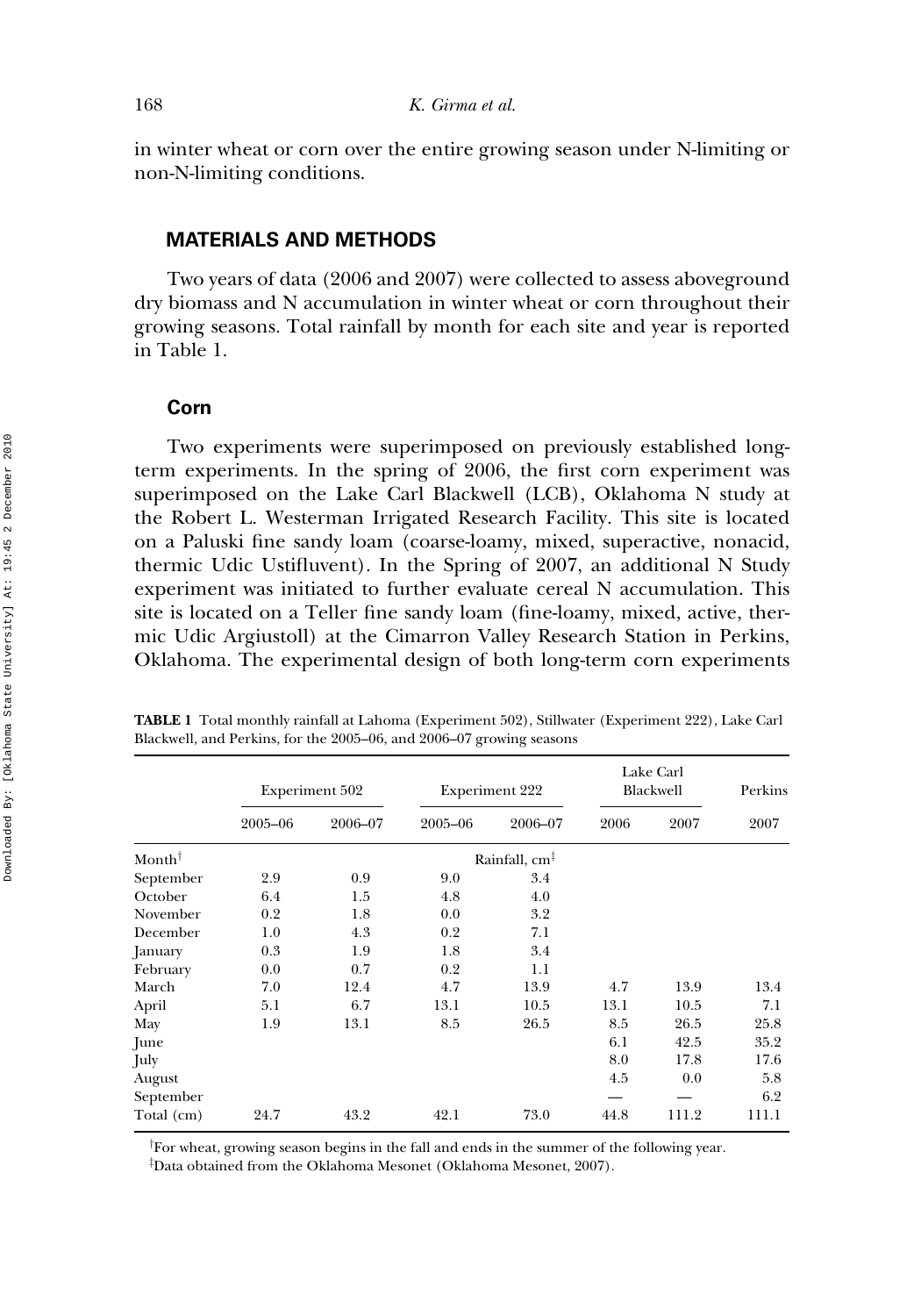consisted of 13 treatments arranged in a randomized complete block design with three replications. Three treatments were used from both experiments representing 0, 112, and 224 kg N ha−<sup>1</sup> from LCB and 0, 56, and 112 kg N ha<sup>-1</sup> from Perkins; all N was applied preplant. At both sites, the individual plots measured 3-m wide by 6-m long with 4 rows, of which 1.5-m of row were harvested at each growth stage from the border rows. Nitrogen was applied as urea ammonium nitrate  $(28\% N)$ , and phosphorus  $(P)$ , and potassium (K) were applied as triple superphosphate fertilizer (20% P) and potassium chloride (50% K) to sufficiency level. The variety 'DKC 66-23' was planted on 31 March 2006, and 6 April 2007 on 76-cm wide rows at a seeding rate of 78,300 seeds ha<sup>-1</sup> at LCB, and the variety 'DKC 50-20' was planted on May 16, 2007, on 76-cm wide rows at a seeding rate of 60,000 seeds ha<sup>-1</sup> at Perkins. For weed control,  $4.7 L$  ha<sup>-1</sup> and  $3.5 L$  ha<sup>-1</sup> of 'Brawl II ATZ' {033.0% Atrazine (2-chloro-4-ethylamino-6-isopropylamino-s-triazine) and 26.1% s-Metolachlor [Acetamide, 2-chloro-N-(2-ethyl-6-methylphenyl)- N-(2-methoxy-1-methylethyl)-,(S)]; Tenkoz, Inc., Alpharetta, GA, USA}, were applied at planting at LCB and Perkins, respectively, for all site years. Corn aboveground dry biomass samples were collected from 1.5-m of row, at various growth stages throughout the growing seasons. Samples were collected at corn developmental stages (Ritchie et al., 1997) V6, V8, V10, V12, VT, R1, R3 (milk), R5 (dent) and R6. Harvesting, growth stages, and number of days from planting to destructive aboveground biomass sampling where growing degree days were greater than zero  $(GDD > 0)$  are presented in Table 2 for corn.

#### **Winter Wheat**

Two winter wheat experiments also were superimposed on previously established long-term trials. The first experiment was superimposed on Experiment 222 located at the Stillwater Agronomy Research Station. Experiment 222 was established in 1969 on a Kirkland silt loam (fine, mixed, superactive, thermic Udertic Paleustoll). The second experiment was superimposed on long-term Experiment 502 initiated in 1970 at the North Central Experiment Station in Lahoma, OK. Experiment 502 is located on a Grant silt loam (fine-silty, mixed, superactive, thermic Udic Argiustoll). The experimental design for Experiment 222 was a randomized complete block with a total of 13 treatments and four replications. The experimental design for Experiment 502 was also a randomized complete block with 14 treatments and four replications. For the objective at hand, only those treatments that received only preplant N were used from these long-term fertility experiments. Three treatments were used from Experiment 222, representing application rates of 0, 45, and 90 kg N ha<sup>-1</sup>, likewise three treatments were used from Experiment 502, representing N application rates of 0, 67, and 112 kg N ha<sup>-1</sup>. Both experiments were established under conventional tillage. Individual plots of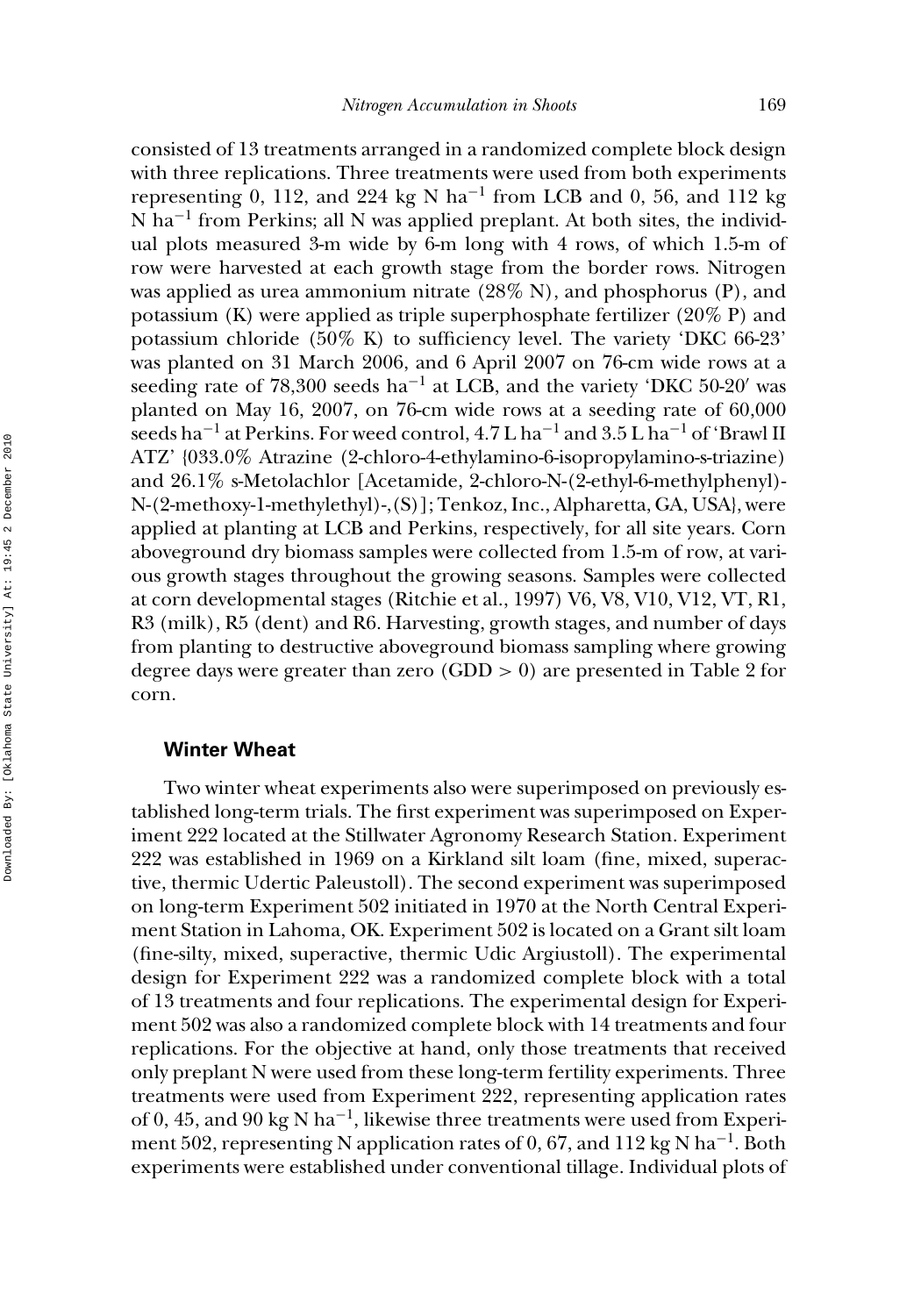**TABLE 2** Harvest date, growth stage, and number of days from planting to destructive aboveground biomass sampling where growing degree days were greater than  $0$  (GDD  $> 0$ ) in corn experiments, 2006–2007

|              | 2006                                         |                           | 2007         |                |         |  |  |  |  |  |
|--------------|----------------------------------------------|---------------------------|--------------|----------------|---------|--|--|--|--|--|
| Harvest date | Growth stage <sup><math>\dagger</math></sup> | $GDD^{\ddagger} > 0$      | Harvest date | Growth stage   | GDD > 0 |  |  |  |  |  |
|              |                                              | Corn, Lake Carl Blackwell |              |                |         |  |  |  |  |  |
| 5-16-06      | V6                                           | 46                        | $6 - 5 - 07$ | V10            | 61      |  |  |  |  |  |
| 2-22-06      | V8                                           | 52                        | 6-19-07      | R1             | 75      |  |  |  |  |  |
| $6 - 2 - 06$ | V12                                          | 63                        | 7-2707       | R5             | 113     |  |  |  |  |  |
| 6-13-06      | VT                                           | 74                        | 8-17-07      | R <sub>6</sub> | 134     |  |  |  |  |  |
|              |                                              | Corn, Perkins             |              |                |         |  |  |  |  |  |
|              |                                              |                           | 6-18-07      | V6             | 34      |  |  |  |  |  |
|              |                                              |                           | $7 - 3 - 07$ | V8             | 49      |  |  |  |  |  |
|              |                                              |                           | 7-13-07      | VT             | 59      |  |  |  |  |  |
|              |                                              |                           | 7-27-07      | R <sub>2</sub> | 73      |  |  |  |  |  |
|              |                                              |                           | 9-12-07      | R <sub>6</sub> | 120     |  |  |  |  |  |

† Corn growth stages as defined by Ritchie et al. (1997) are as follows: V6, 8, 10 and 12- 6th, 8th, 10th and 12th leaf collar fully expanded, respectively; VT- Tassel fully emerged; R1,2, 5 and 6- silking, blister, dent and maturity, respectively.

 $\frac{1}{4}$ Number of days from planting to destructive aboveground biomass sampling where GDD [(Tmin + Tmax in  $\mathrm{^{\circ}C}/2$ –4.4 $\mathrm{^{\circ}C}$  was more than 0.

both experiments measured 18-m long however, they differed in widths, with plots at Experiment 222 measuring 6-m wide and those at 502 measuring 5-m wide.

The variety 'Endurance' was planted on 7 October 2005 and 3 October 2006, on 15-cm wide rows at seeding rates of 95 kg ha−<sup>1</sup> at Experiment 222. The variety 'Overley' was planted on 15 October 2005 and 2 October 2006 in 19-cm rows at a seeding rate of 83 kg ha<sup>-1</sup> at Experiment 502 in both years. At Experiment 222, N was applied one day before planting using urea (46% N) with, 30 and 37 kg ha<sup>-1</sup> P and K, respectively. At Experiment 502, P was applied one day before planting at 20 kg P ha<sup>-1</sup>. At this site K was applied preplant to all treatments at rate of 56 kg K ha<sup>-1</sup>. For both sites, the P source was triple superhosphate (20% P), and the K source was potassium chloride (50% K). For the control of weeds, 2.34 L ha<sup>-1</sup> of diclofop-methyl (34.7% methyl-2-[4-(2,4dichlorophenoxy) phenoxy] propanoate; Bayer Crop Science, Raleigh, NC, USA) were applied in January for all site years. In addition, 22 mL ha<sup>-1</sup> of 'Finesse herbicide' {62.5% of chlorsulfuron (2-chloro-N-[(4-methoxy-6 methyl -1,3,5-triazin-2-yl)aminocarbonyl] benzenesulfonamide) and 12.5% of Metsulfuron (methyl (methyl 2-[[[[(4-methoxy-6-methyl-1,3,5-triazin-2 yl)amino]carbonyl] amino]sulfonyl]benzoate); DuPont, Wilmington, DE, USA} was applied to Experiment 222 in January 2006 and both years to Experiment 502. Furthermore, 'Olympus Flex' (6.75% propoxycarbazone-sodium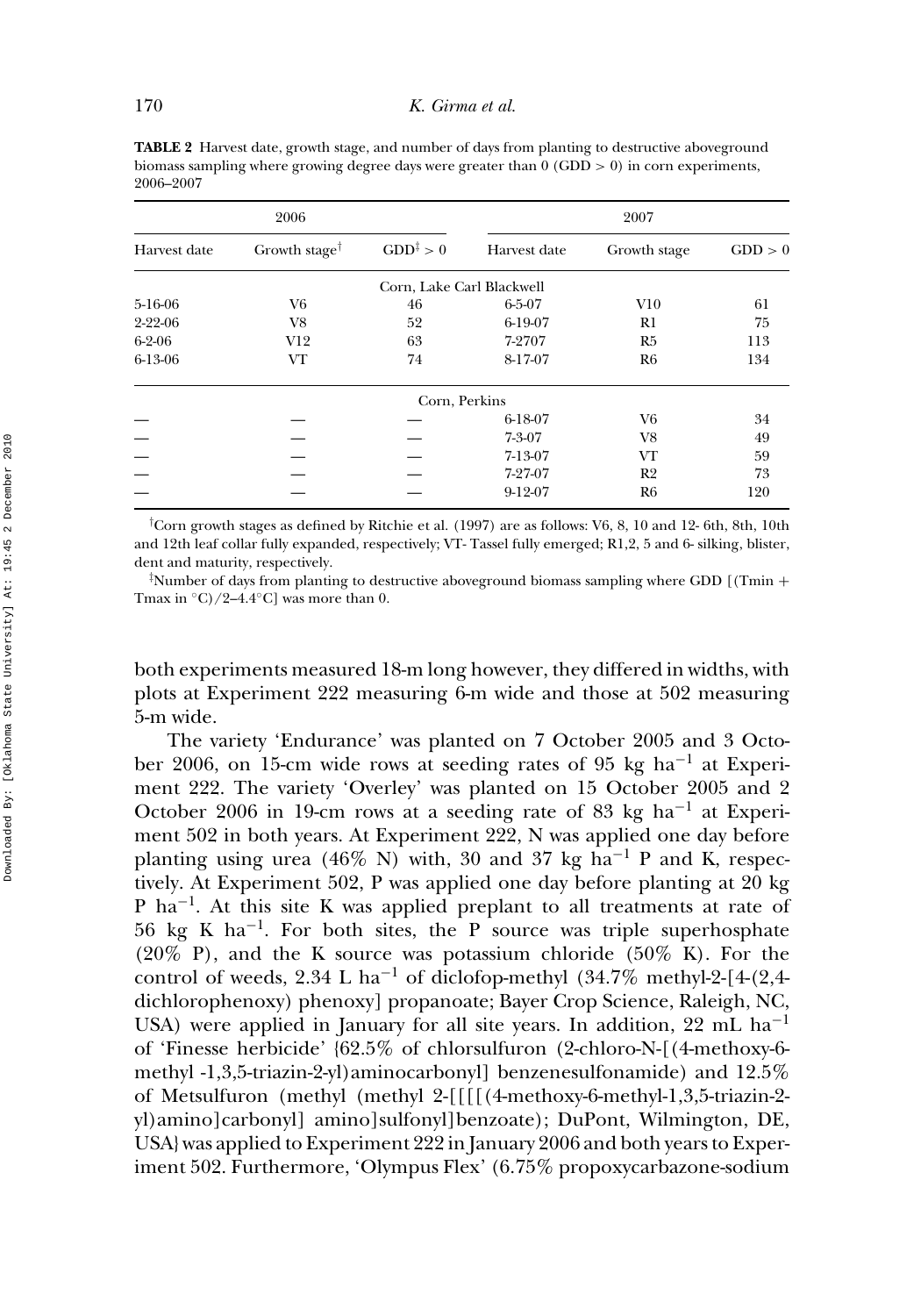and 4.50% mesosulfuron-methyl, Bayer CropScience) was applied at 55 mL ha−<sup>1</sup> to Experiment 222 in November 2006.

Winter wheat aboveground dry biomass samples were collected from 1  $m<sup>2</sup>$  areas at various growth stages throughout the growing seasons. Samples were collected at Feekes growth stages (Large, 1954) F3 (tillers formed), F4 (leaf sheaths lengthen, F4.5 (leaf sheaths erect), F5, F6 (first node visible, F7 (second node visible), F10 (boot stage), F10.4 (heading 3/4 complete), F10.5 (heading complete), F10.5.3 (flowering complete to base of spike), F10.5.4 (kernels watery ripe), F11.1 (milky ripe), F11.2 (nearly ripe) and F11.4 (harvest ready). Harvesting, growth stages, and number of days from planting to destructive aboveground biomass sampling where growing degree days were greater than zero are presented in Table 3 for winter wheat.

#### **Sampling and Analysis**

Aboveground biomass was harvested at the crown of the wheat plant at each growth stage with hand clippers and hand chopped at the crown

**TABLE 3** Harvest date, growth stage, and number of days from planting to destructive aboveground biomass sampling where growing degree days were greater than  $0$  (GDD  $> 0$ ) in winter wheat experiments, 2006–2007

|              | 2006                                                                                              |                              | 2007          |                     |         |  |  |  |  |
|--------------|---------------------------------------------------------------------------------------------------|------------------------------|---------------|---------------------|---------|--|--|--|--|
| Harvest date | Growth stage <sup><math>\uparrow</math></sup>                                                     | $GDD^{\ddagger}>0$           | Harvest date  | Growth stage        | GDD > 0 |  |  |  |  |
|              |                                                                                                   | Winter wheat, Experiment 502 |               |                     |         |  |  |  |  |
| 1-19-06      | F4                                                                                                | 70                           | 2-20-07       | F4                  | 82      |  |  |  |  |
| $3-7-06$     | F <sub>5</sub>                                                                                    | 97                           | $3 - 6 - 07$  | F5                  | 95      |  |  |  |  |
| 3-13-06      | F6                                                                                                | 103                          | 3-15-07       | F6                  | 104     |  |  |  |  |
| 3-29-06      | F7                                                                                                | 114                          | 4-24-07       | F <sub>10.5.3</sub> | 142     |  |  |  |  |
| 4-14-06      | F <sub>10.4</sub>                                                                                 | 130                          | $5 - 5 - 07$  | F11.1               | 152     |  |  |  |  |
| $5 - 5 - 06$ | F11.1                                                                                             | 151                          | 5-17-07       | F11.2               | 164     |  |  |  |  |
| $6 - 5 - 06$ | F11.4                                                                                             | 182                          | 6-11-07       | F11.4               | 189     |  |  |  |  |
|              |                                                                                                   | Wheat, Experiment 222        |               |                     |         |  |  |  |  |
| $1-4-06$     | F3                                                                                                | 67                           | $2 - 8 - 07$  | F4                  | 79      |  |  |  |  |
| $1-12-06$    | F5                                                                                                | 72                           | $2 - 22 - 07$ | F4.5                | 84      |  |  |  |  |
| 3-9-06       | F6                                                                                                | 114                          | 3-8-07        | F5                  | 96      |  |  |  |  |
| 3-27-06      | F7                                                                                                | 124                          | 3-19-07       | F6                  | 107     |  |  |  |  |
| 4-4-06       | F10.5                                                                                             | 143                          | 4-3-07        | F <sub>10.0</sub>   | 122     |  |  |  |  |
| $5 - 3 - 06$ | F11.2                                                                                             | 162                          | $4-16-07$     | F10.5               | 132     |  |  |  |  |
| 5-26-06      | F11.4                                                                                             | 185                          | 4-30-07       | F10.5.4             | 146     |  |  |  |  |
|              |                                                                                                   |                              | 5-14-07       | F11.1               | 160     |  |  |  |  |
|              |                                                                                                   |                              | 6-6-07        | F11.4               | 183     |  |  |  |  |
|              | Feekes (F) wheat growth stages as defined by Large (1954) are as follows: F3- tillers formed, F4- |                              |               |                     |         |  |  |  |  |

Feekes (F) wheat growth stages as defined by Large (1954) are as follows: F3- tillers formed, F4 leaf sheaths lengthen, F4.5- leaf sheaths lengthen, F5- leaf sheaths strongly erect, F6- first node visible, F7- second node visible, F10- boot stage, F10.4- heading  $\frac{3}{4}$  complete, F10.5- heading complete, F10.5.3flowering complete to base of spike, F10.5.4- kernels watery ripe, F11.1- milky ripe, F11.2- nearly ripe and F11.4- harvest ready.

‡ Number of days from planting to from planting to destructive aboveground biomass sampling where GDD  $[(Tmin + Tmax in °C)/2-4.4 °C]$  was more than 0.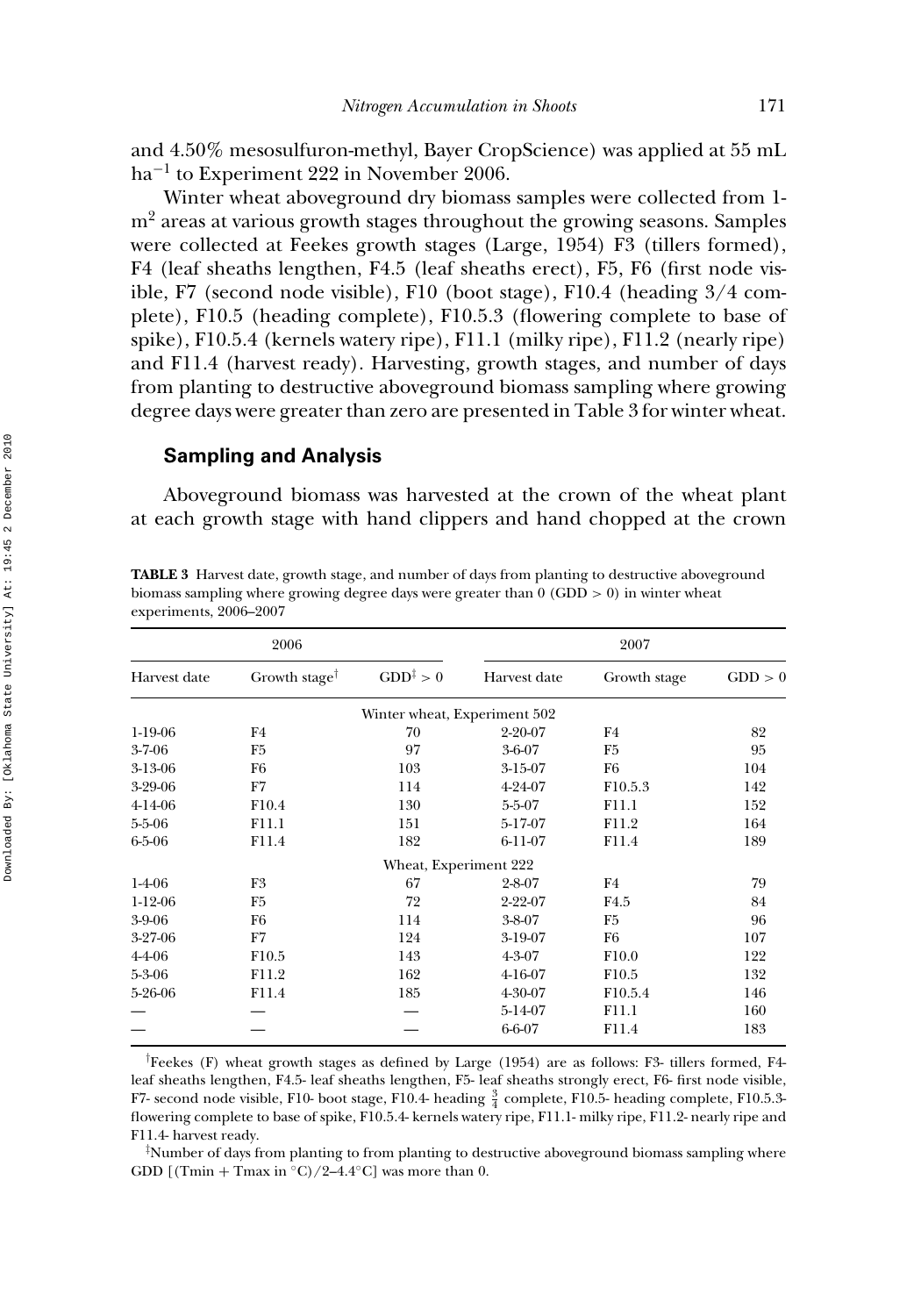of the corn plant with a machete. Wet above ground biomass samples were weighed and dried in a forced air oven at  $60^{\circ}$ C for 10 days and weighed again before grinding. Samples were ground to pass a 0.125-mm (120-mesh) sieve. The aboveground dry biomass N content was determined with a Carlo-Erba (Milan, Italy) NA-1500 dry combustion analyzer using the procedure outlined by Schepers et al. (1989) for both crops. At the later growth stages, the straw and grain of wheat and stover and grain of corn were separated for analysis. Aboveground dry biomass and N accumulation were then determined and recorded. However, the sum of the separated components was used to obtain the aboveground dry biomass produced per plot. Total N accumulation was computed by summing the total of the parts times percent N in aboveground dry biomass when morphological separation was required (grain and straw for wheat, stover and grain for corn).

All data were subjected to analysis of variance (ANOVA) using procedures in SAS (SAS, Cary, NC, USA) mainly Mixed Procedure (PROC MIXED). After preliminary statistical analysis showed a significant site and year effect, data were analyzed for each site-year. Additionally, main effects of growth stage and N rates and their interactions were significant for all site-years at  $P \leq 0.05$  for both crops. Therefore, simple effects (Winer, 1971) of growth stage and N rate were tested for each site-year. Unequally spaced orthogonal polynomial contrasts were fitted to aboveground dry biomass and N accumulation data for growth stages (using corresponding  $GDD > 0$ for each growth stage) for each site-year. Polynomial (or trend) contrasts are appropriate when there are increasing levels of a factor (such as dosage) or when the levels are defined by time intervals (Keppel, 1991). The coefficients for this analysis were developed using SAS/IML procedure (SAS). Likewise, equally spaced orthogonal polynomial contrasts were fitted to aboveground dry biomass and N accumulation data for N rates for each site-year. Leastsquare means (LS means), significance of simple effects of N rate and growth stage (using GDD > 0), and corresponding polynomial orthogonal contrasts for each site-year are presented in Tables 4 (corn) and 5 (wheat).

#### **RESULTS**

## **Aboveground Dry Biomass Accumulation in Corn**

In 2006, at LCB, above ground dry biomass accumulation showed a linear relationship with corn growth stage for the 0 kg ha<sup>-1</sup> N rate and a quadratic relationship for 112 and 224 kg ha<sup>-1</sup> N rates (Table 4). For all N rates, aboveground dry biomass slowly increased from growth stages V6 to V8, after which the amount accumulated increased to V12 (Table 4). Accumulation continued to increase until VT for the 0 and 224 kg ha<sup>-1</sup> N rates, whereas the 112 kg ha<sup> $-1$ </sup> N rate showed a slight decrease in the amount of aboveground dry biomass after V12.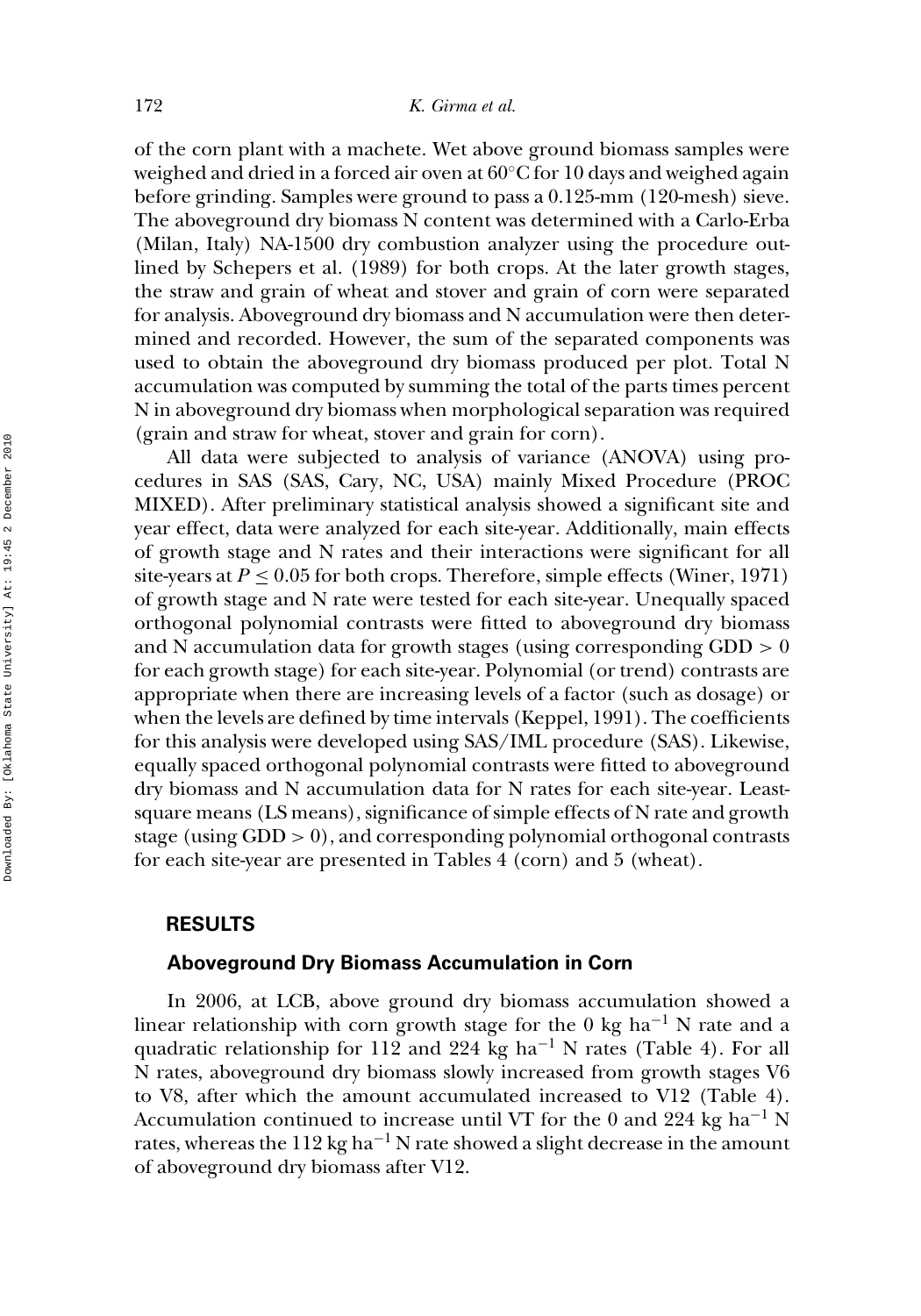|                           |                  | Biomass, kg ha <sup><math>-1</math></sup><br>N rate, kg ha $^{-1}$ |       |        |                         |        |                  |                           | N accumulation, kg ha <sup>-1</sup><br>N rate, kg ha $^{-1}$ |        |        |        |  |  |
|---------------------------|------------------|--------------------------------------------------------------------|-------|--------|-------------------------|--------|------------------|---------------------------|--------------------------------------------------------------|--------|--------|--------|--|--|
| Growth stages/<br>GDD > 0 | $\mathbf{0}$     | 112                                                                | 224   | Effect | $\Gamma_{\mathfrak{x}}$ | Q      | $\boldsymbol{0}$ | 112                       | 224                                                          | effect | L      | Q      |  |  |
|                           |                  |                                                                    |       |        |                         |        |                  | Corn experiment LCB, 2006 |                                                              |        |        |        |  |  |
| V6/46                     | 695              | 1264                                                               | 1174  | *†     | $\ast$                  | *      | 11.6             | 39.1                      | 42.1                                                         | **     | $* *$  | ns     |  |  |
| V8/52                     | 966              | 2350                                                               | 1761  | ∗      | ns                      | ∗      | 14.8             | 59.1                      | 56.8                                                         | *      | $*$    | $\ast$ |  |  |
| V12/63                    | 2712             | 6037                                                               | 5760  | *      | $\ast$                  | $\ast$ | 32.3             | 115.2                     | 130.6                                                        | *      | $\ast$ | ns     |  |  |
| VT/74                     | 3789             | 5484                                                               | 6331  | $\ast$ | *                       | ns     | 42.3             | 67.8                      | 104.3                                                        | **     | $**$   | ns     |  |  |
| Effect                    | ***              | ***                                                                | ***   |        |                         |        | ***              | ×                         | $**$                                                         |        |        |        |  |  |
| L                         | ***              | ***                                                                | ***   |        |                         |        | $**$             | $**$                      | $**$                                                         |        |        |        |  |  |
| Q                         | ns               | $\ast$                                                             | $**$  |        |                         |        | ns               | $\ast$                    | $\ast$                                                       |        |        |        |  |  |
|                           |                  | Corn experiment LCB, 2007                                          |       |        |                         |        |                  |                           |                                                              |        |        |        |  |  |
| V10/61                    | 1249             | 2186                                                               | 2236  | $*$    | *                       | ns     | 19.7             | 50.3                      | 54.9                                                         | **     | $* *$  | $\ast$ |  |  |
| R1/75                     | 4318             | 6366                                                               | 5981  | $*$    | ×.                      | $\ast$ | 41.2             | 84.1                      | 119.6                                                        | **     | $**$   | ns     |  |  |
| R5/113                    | 11606            | 18777                                                              | 24166 | ns     | *                       | ns     | 70.8             | 162.0                     | 155.9                                                        | ***    | ***    | $\ast$ |  |  |
| R6/134                    | 7416             | 12938                                                              | 15962 | ns     | *                       | ns     | 46.9             | 103.5                     | 125.3                                                        | ***    | ***    | ns     |  |  |
| Effect                    | **               | ***                                                                | ***   |        |                         |        | *                | $\ast$                    | ×                                                            |        |        |        |  |  |
| L                         | ***              | ***                                                                | ***   |        |                         |        | $*$              | ns                        | $\ast$                                                       |        |        |        |  |  |
| Q                         | ns               | $\ast$                                                             | ***   |        |                         |        | $*$              | $**$                      | $\frac{1}{26}$                                               |        |        |        |  |  |
|                           |                  | Corn experiment Perkins, 2007                                      |       |        |                         |        |                  |                           |                                                              |        |        |        |  |  |
|                           | $\boldsymbol{0}$ | 56                                                                 | 112   | Effect | L                       | Q      | $\boldsymbol{0}$ | 56                        | 112                                                          | Effect | L      | Q      |  |  |
| V6/34                     | 167              | 277                                                                | 356   | ns     | ∗                       | ns     | 4.2              | 8.5                       | 12.1                                                         | *      | $\ast$ | ns     |  |  |
| V8/49                     | 891              | 1547                                                               | 1460  | ***    | ***                     | **     | 10.1             | 18.9                      | 25.5                                                         | $**$   | ***    | ns     |  |  |
| VT/59                     | 1887             | 2950                                                               | 4004  | $* *$  | ***                     | ns     | ∸                |                           |                                                              |        |        |        |  |  |
| R2/73                     | 3870             | 4378                                                               | 6141  | $\ast$ | **                      | ns     | 29.2             | 31.8                      | 56.3                                                         | $\ast$ | $* *$  | ns     |  |  |
| R6/120                    | 6220             | 7440                                                               | 8502  | ns     | *                       | ns     |                  |                           |                                                              |        |        |        |  |  |
| Effect                    | ***              | ***                                                                | ***   |        |                         |        | ***              | $**$                      | ***                                                          |        |        |        |  |  |
| L                         | $\ast$           | ***                                                                | ***   |        |                         |        | ***              | ***                       | ***                                                          |        |        |        |  |  |
| Q                         | ns               | ns                                                                 | ns    |        |                         |        | ns               | ns                        | ns                                                           |        |        |        |  |  |

**TABLE 4** Means, significance of simple effect of N rates and growth stage (GDD > 0), and corresponding polynomial orthogonal contrasts for corn experiments conducted at Lake Carl Blackwell (LCB) in 2006 and 2007, and Perkins, 2006–2007

£L and Q denote linear and quadratic trends. † <sup>∗</sup>, ∗∗significant at the 0.05, 0.01 and 0.001 probability levels, respectively. ‡ data missing; corn growth stages are as defined in Table 2.

 $GDD > 0$ —number of days from planting to destructive aboveground biomass sampling where GDD  $[(Tmin + Tmax)/2-4.4°C]$  was more than 0.

Means and probabilities down a column represent growth stage effects, whereas, means and probabilities across a row represent N rate effects.

At this location in 2006, biomass accumulation was significantly affected by N rate at each corn growth stage. Accordingly, it had quadratic trends for all stages except VT, where only linear trend was observed (Table 4). There were differences between the 0 kg ha<sup>-1</sup> treatment and those that received fertilizer throughout the entire growing season; however, they were greatest at V12. So, the 112 kg ha<sup>-1</sup> N rate accumulated 3325 kg ha<sup>-1</sup> more aboveground dry biomass than the 0 kg ha<sup>-1</sup> N rate. Similarly, the 224 kg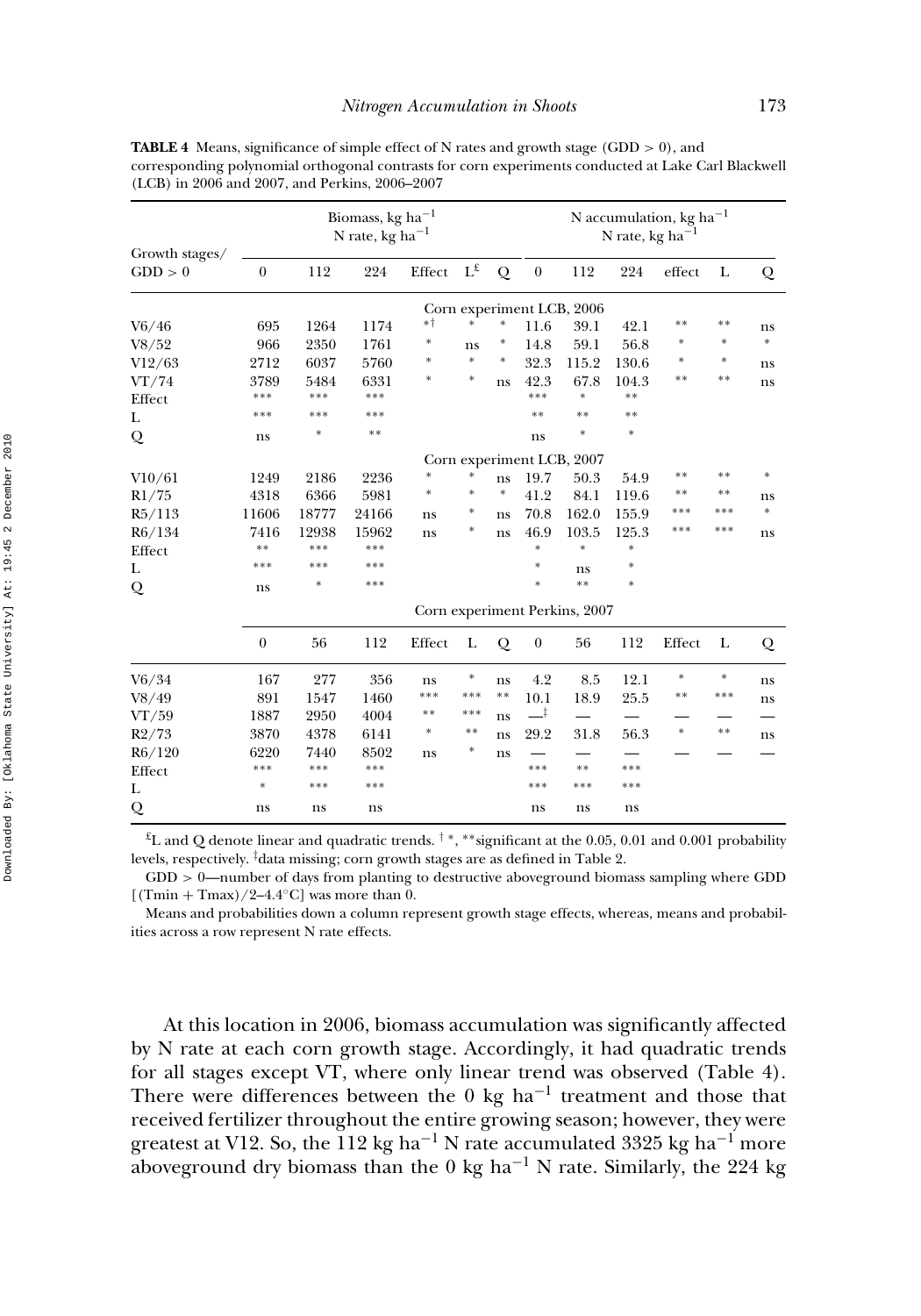ha<sup>-1</sup> N rate accumulated 3048 kg ha<sup>-1</sup> more aboveground dry biomass than the 0 kg ha<sup>-1</sup> N rate.

Similar relationships as LCB in 2006 were observed between corn aboveground dry biomass and stage at LCB in 2007 (Table 4). In 2007 at LCB, for all N rates, aboveground dry biomass accumulation increased slowly from growth stage V10 to R1, followed by a rapid accumulation reaching a maximum at R5 (Table 4). A linear N rate trend was observed at V10, R5 and R6 stages although N rate simple effect was not significant for the latter two growth stages. At R1, biomass accumulation had a quadratic relationship with N rate. At R5, the largest differences in aboveground dry biomass occurred with the 0 kg ha<sup>-1</sup> N rate having 7171 and 12,560 kg ha<sup>-1</sup> less aboveground dry biomass than the 112 and 224 kg ha<sup>-1</sup> N rates in the order given (Table 4).

At Perkins in 2007 aboveground biomass accumulation increased linearly with stage for 0 and 56 kg ha<sup>-1</sup> N rates. The relationship was quadratic for 112 kg ha−<sup>1</sup> N rate (Table 4). At this site, for all N rates, aboveground dry biomass accumulation increased throughout the entire growing season reaching a maximum accumulation at R6 (Table 4). Except at V8, N accumulation in corn was linearly related to N rate. The 0 kg ha<sup>-1</sup> N rate accumulated only slightly less aboveground dry biomass until V8 (Table 4), afterwards aboveground dry biomass differences due to N rate became more pronounced. The 112 kg ha<sup>-1</sup> N rate had the highest aboveground dry biomass at all growth stages after V8 (Table 4). By R6 it had 2282 kg ha−<sup>1</sup> more aboveground dry biomass than the 0 kg N ha<sup>-1</sup> rate and 1062 kg ha<sup>-1</sup> more aboveground dry biomass than the 56 kg N ha<sup>-1</sup> rate.

#### **Nitrogen Accumulation in Corn**

At LCB in 2006, N accumulation had a linear relationship with growth stage for 0 kg N ha<sup>-1</sup> and a quadratic relationship for 112 and 224 kg N ha<sup> $-1$ </sup> rates (Table 4). For both 112 and 224 kg ha<sup> $-1$ </sup> N rates, N accumulation increased slowly from V6 to V8 (13 kg N ha<sup>-1</sup>), followed by a rapid increase until reaching its maximum of 115 and 131 kg N ha<sup>-1</sup> at V12 for the 112 and 224 kg ha<sup>-1</sup> N rates, respectively (Table 4). By the V8 growth stage, 35, 51 and 44% of the total N was accumulated for the 0, 112 and 224 kg N ha<sup>-1</sup> rates in the order given (Table 4).

Except at V8, which showed quadratic relationship, N accumulation was linearly related to N rate (Table 4). Corn growth stage VT had the highest rate of N accumulation throughout the season. In contrast, the other growth stages had fast accumulation from 0 to 112 kg N ha<sup>-1</sup> rate and a subsequent slow accumulation as the crop progressed to maturity. Looking at the data differently, at V12, the 0 kg ha<sup>-1</sup> N rate had 83 kg ha<sup>-1</sup> less N accumulated than the 112 kg N ha<sup>-1</sup> rate. As well, this same no N' treatment had 98 kg ha<sup>-1</sup> less N than the highest N rate (224 kg N ha<sup>-1</sup> rate).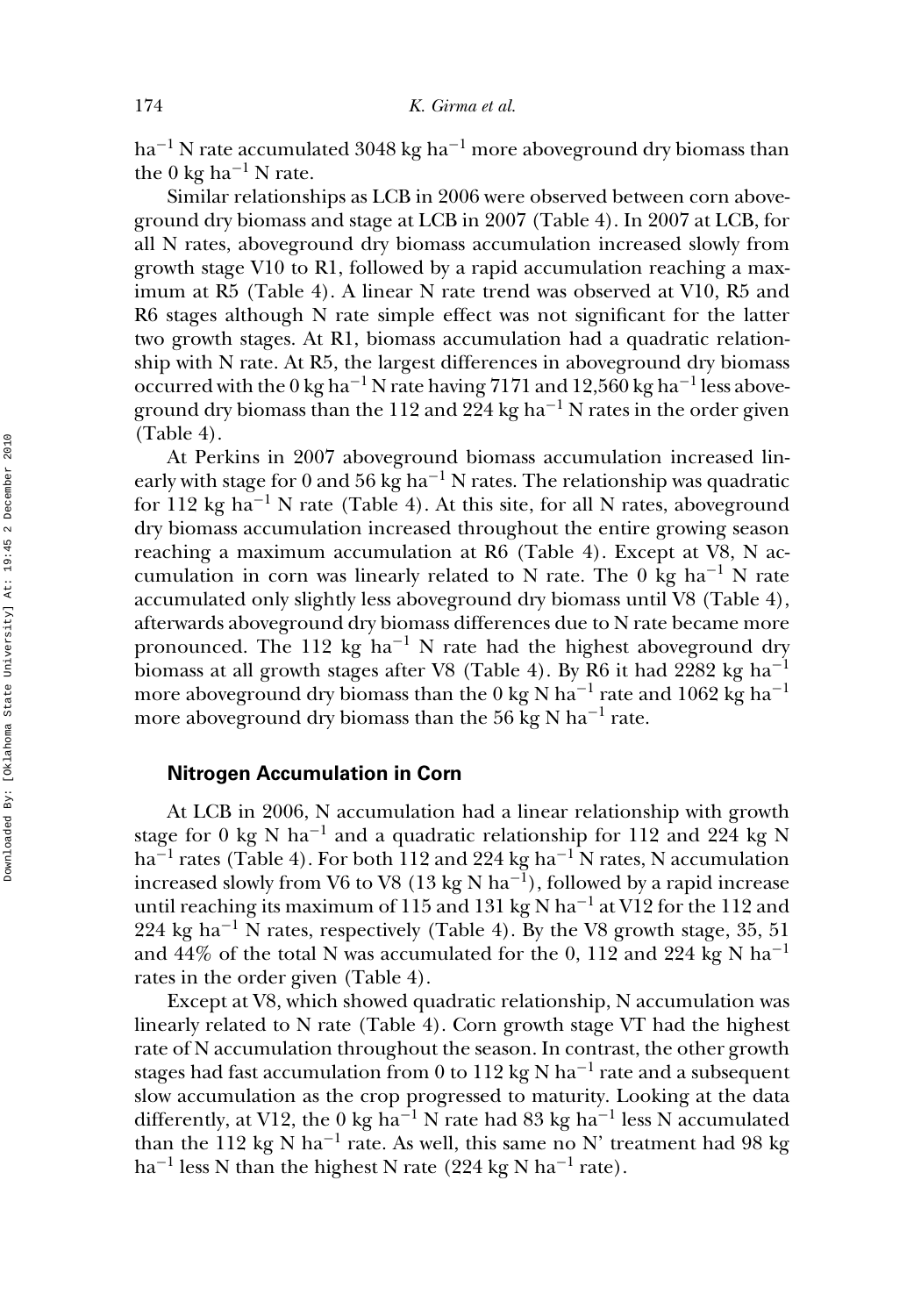At LCB in 2007, N accumulation had a quadratic relationship with growth stage attaining a maximum at R5 for all N rates (Table 4). The 0 kg N ha<sup>-1</sup> rate had a relatively small accumulation rate compared to 112 and 224 kg N ha−<sup>1</sup> rates, which had a similar accumulation rate. (Table 4). Nitrogen accumulation in corn had a quadratic relation with N rate at V10 and R5, and a linear relationship at R1 and R6. At R5, the 112 and 224 kg N ha<sup>-1</sup> rates accumulated more than 88 kg ha<sup>-1</sup> N than that of the 0 kg ha<sup>-1</sup> N rate.

At Perkins in 2007, N accumulation increased linearly with growth stage (Table 4). Averaged over N rates, it accumulated an average of 10 kg N ha<sup>-1</sup> from V6 to V8, followed by a further increase of 12 kg N ha<sup>-1</sup> from R2 stages (Table 4). Unlike what was observed at LCB in 2007, N accumulation continued to increase until late in the growing season (Table 4). However, at this site, total amounts accumulated were much lower than that of LCB, consistent with the low yield potential on this sandy soil as the result of its being drought prone. Differences among N rates were significant at all growth stages. Nitrogen accumulation was linearly related to N rate at all stages except V8, where trend was quadratic (Table 4). The 112 kg N ha<sup>-1</sup> rate accumulated the highest amount of N at all growth stages and had taken up an additional 39 and 50 kg N ha<sup>-1</sup> than the 0 and 56 kg ha<sup>-1</sup> N rates, respectively. At V8, the N accumulated was 20% (0 kg ha<sup>-1</sup> rate), 31% (56 kg N ha<sup>-1</sup> rate) and 25% (112 kg N ha<sup>-1</sup> rate) of the total accumulation

#### **Aboveground Dry Biomass Accumulation in Winter Wheat**

In 2006 at Experiment 502, aboveground dry biomass had a linear relationship with stage for 0 kg ha−<sup>1</sup> N rate and a quadratic relationship for 67 and 112 kg ha<sup> $-1$ </sup>. The accumulation of aboveground dry biomass increased until reaching a maximum at F11 for N rates of 67 and 112 kg ha<sup>-1</sup>, after which aboveground dry biomass accumulation decreased (Table 5). By F11, the treatment effects became more pronounced having aboveground dry biomass accumulation of 4570 (at the 0 kg ha<sup>-1</sup>), 6239 (at the 67 kg N ha<sup>-1</sup> rate), and 7446 kg ha<sup>-1</sup> (at the 112 kg N ha<sup>-1</sup> rate). Looking at that same growth stage, 3.55, 3.37 and 3.75 times as much aboveground dry biomass had been accumulated since growth stage F4 in the 0, 67 and 112 kg N ha−<sup>1</sup> rates, respectively. Likewise, biomass accumulation had shown a linear trend for N rate for all growth stages at Experiment 502 in 2006. In 2007 at Experiment 502, above ground biomass accumulation had an overall linear relationship with stage for all N rates (Table 5). Averaged over all N rates, the accumulation of aboveground dry biomass increased slowly until F6, after which the rate of accumulation increased to its most rapid rate until F10.5.3, gaining an additional 4444 kg ha<sup>-1</sup> in that period (Table 5). Then, aboveground dry biomass decreased until F11.1 where a drop of 806 kg ha<sup>-1</sup> was observed on average. Aboveground dry biomass increased again, reaching its maximum accumulation with an average of 9267 kg ha<sup>-1</sup> at F11.2.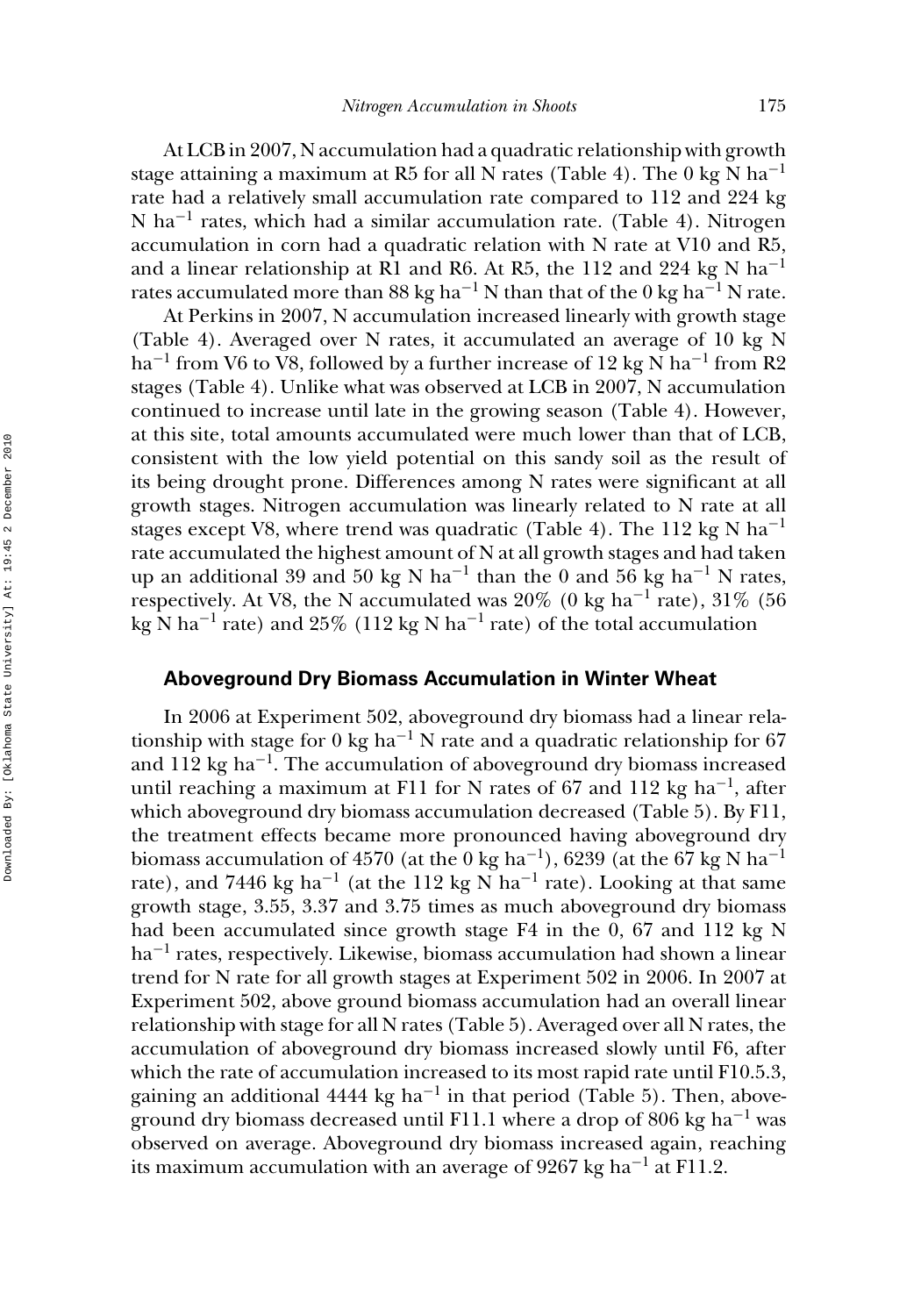|                           | Biomass, kg ha <sup><math>-1</math></sup><br>N rate, kg ha <sup>-1</sup> |       |        |                    |                         |    | N accumulation, kg ha <sup>-1</sup><br>N rate, kg ha <sup>-1</sup> |                                   |       |        |        |    |
|---------------------------|--------------------------------------------------------------------------|-------|--------|--------------------|-------------------------|----|--------------------------------------------------------------------|-----------------------------------|-------|--------|--------|----|
| Growth stages/<br>GDD > 0 | $\theta$                                                                 | 67    | 112    | Effect             | $\Gamma_{\mathfrak{T}}$ | Q  | $\theta$                                                           | 67                                | 112   | Effect | L      | Q  |
|                           | Winter wheat Experiment 502, 2006                                        |       |        |                    |                         |    |                                                                    |                                   |       |        |        |    |
| F4/70                     | 1287                                                                     | 1849  | 1988   | $***$ <sup>+</sup> | $* *$                   | ns | 33                                                                 | 60.7                              | 73.5  | ***    | ***    | ns |
| F5/97                     | 1740                                                                     | 3060  | 3360   | ns                 | *                       | ns | 30.1                                                               | 67.2                              | 84.4  | ns     | $\ast$ | ns |
| F6/103                    | 2124                                                                     | 3043  | 3415   | $\ast$             | $* *$                   | ns | 44.5                                                               | 70                                | 89.8  | $\ast$ | **     | ns |
| F7/114                    | 2294                                                                     | 3745  | 4095   | *                  | $* *$                   | ns | 31.1                                                               | 60.2                              | 82.9  | **     | $**$   | ns |
| F10.4/130                 | 2847                                                                     | 4825  | 5455   | **                 | $* *$                   | ns | 48.8                                                               | 107                               | 141   | **     | **     | ns |
| F11/151                   | 4570                                                                     | 6239  | 7446   | *                  | *                       | ns | J.                                                                 |                                   |       |        |        |    |
| F11.4/182                 | 3814                                                                     | 3893  | 6294   | *                  | $\ast$                  | ns | 25.2                                                               | 30.2                              | 60.6  | $\ast$ | $* *$  | ns |
| Effect                    | ***                                                                      | ***   | ***    |                    |                         |    | ns                                                                 | ***                               | ***   |        |        |    |
| L                         | ***                                                                      | ***   | ***    |                    |                         |    | ns                                                                 | $* *$                             | ns    |        |        |    |
| Q                         | ns                                                                       | **    | $\ast$ |                    |                         |    | ns                                                                 | ***                               | ***   |        |        |    |
|                           |                                                                          |       |        |                    |                         |    |                                                                    | Winter wheat Experiment 502, 2007 |       |        |        |    |
| F4/82                     | 1815                                                                     | 1706  | 1531   | ns                 | ns                      | ns | 59.9                                                               | 72.5                              | 70.4  | ns     | ns     | ns |
| F5/95                     | 1597                                                                     | 1837  | 1990   | ns                 | ns                      | ns | 44.9                                                               | 66.9                              | 77.2  | $\ast$ | $* *$  | ns |
| F6/104                    | 2187                                                                     | 2734  | 3171   | $* *$              | $* *$                   | ns | 44.1                                                               | 93                                | 138.9 | ***    | ***    | ns |
| F10/128                   | 3631                                                                     | 5162  | 7217   | *                  | $* *$                   | ns | 60.9                                                               | 105.3                             | 245.1 | ns     | $\ast$ | ns |
| F10.5.3/142               | 5593                                                                     | 7907  | 7925   | ns                 | ns                      | ns | 81.9                                                               | 115.2                             | 134.4 | ns     | ns     | ns |
| F11.1/152                 | 4768                                                                     | 6518  | 7721   | $\ast$             | $\ast$                  | ns | 48.3                                                               | 80.7                              | 124.8 | $\ast$ | $* *$  | ns |
| F11.2/164                 | 8195                                                                     | 10608 | 11045  | ns                 | ns                      | ns | 70.9                                                               | 107.3                             | 137.2 | ns     | ns     | ns |
| F11.4/189                 | 4418                                                                     | 8465  | 8836   | ***                | $***$                   | ns | 76                                                                 |                                   | 203   |        |        |    |
| Effect                    | ***                                                                      | ***   | ***    |                    |                         |    | ns                                                                 | ***                               | ***   |        |        |    |
| L                         | ***                                                                      | ***   | ***    |                    |                         |    | $\ast$                                                             | ***                               | ***   |        |        |    |
| Q                         | ns                                                                       | ns    | $\ast$ |                    |                         |    | ns                                                                 | $* *$                             | ns    |        |        |    |

**TABLE 5** Means, significance of simple effect of N rate and growth stage (GDD  $> 0$ ) and corresponding polynomial orthogonal contrasts for winter wheat experiment 502 in Lahoma, Oklahoma, 2006–2007

£L and Q denote linear and quadratic trends; † <sup>∗</sup>, ∗∗, ∗∗∗ significant at the 0.05, 0.01 and 0.001probability levels, respectively;  $\frac{1}{7}$  data missing; wheat growth stages are as defined in Table 3.

 $GDD > 0$ —number of days from planting to destructive aboveground biomass sampling where GDD  $[(Tmin + Tmax)/2-4.4°C]$  was more than 0.

Means and probabilities down a column represent growth stage effects, whereas, means and probabilities across a row represent N rate effects.

At Experiment 502 in 2007, N rate effect on biomass accumulation was significant at F6, F10, F11.1 and F11.4, with a positive linear relationship (Table 5). The largest difference between the 0 kg N ha<sup>-1</sup> rate and the other N rates at this site occurred at F11.4, with the 0 kg N ha<sup>-1</sup> treatment having 4047 and 4418 kg ha<sup>-1</sup> less aboveground dry biomass than the 67 and 112  $kg$  ha<sup>-1</sup> N rates, respectively.

In 2006 at Experiment 222, the 0 kg N ha<sup>-1</sup> rate accumulated aboveground dry biomass slowly from Feekes growth stages 3 to 6, after which the rate of accumulation steadily increased, accumulating an additional 1201 kg ha−<sup>1</sup> until F11.2 (Table 6). Overall, aboveground dry biomass accumulation showed a linear trend achieving the highest accumulation (2203 kg ha<sup>-1</sup>) at F11.4, although there was a slight decrease in the amount of biomass accumulated at F10.5 for the 45 kg N ha<sup>-1</sup> rate. The 90 kg N ha<sup>-1</sup> rate did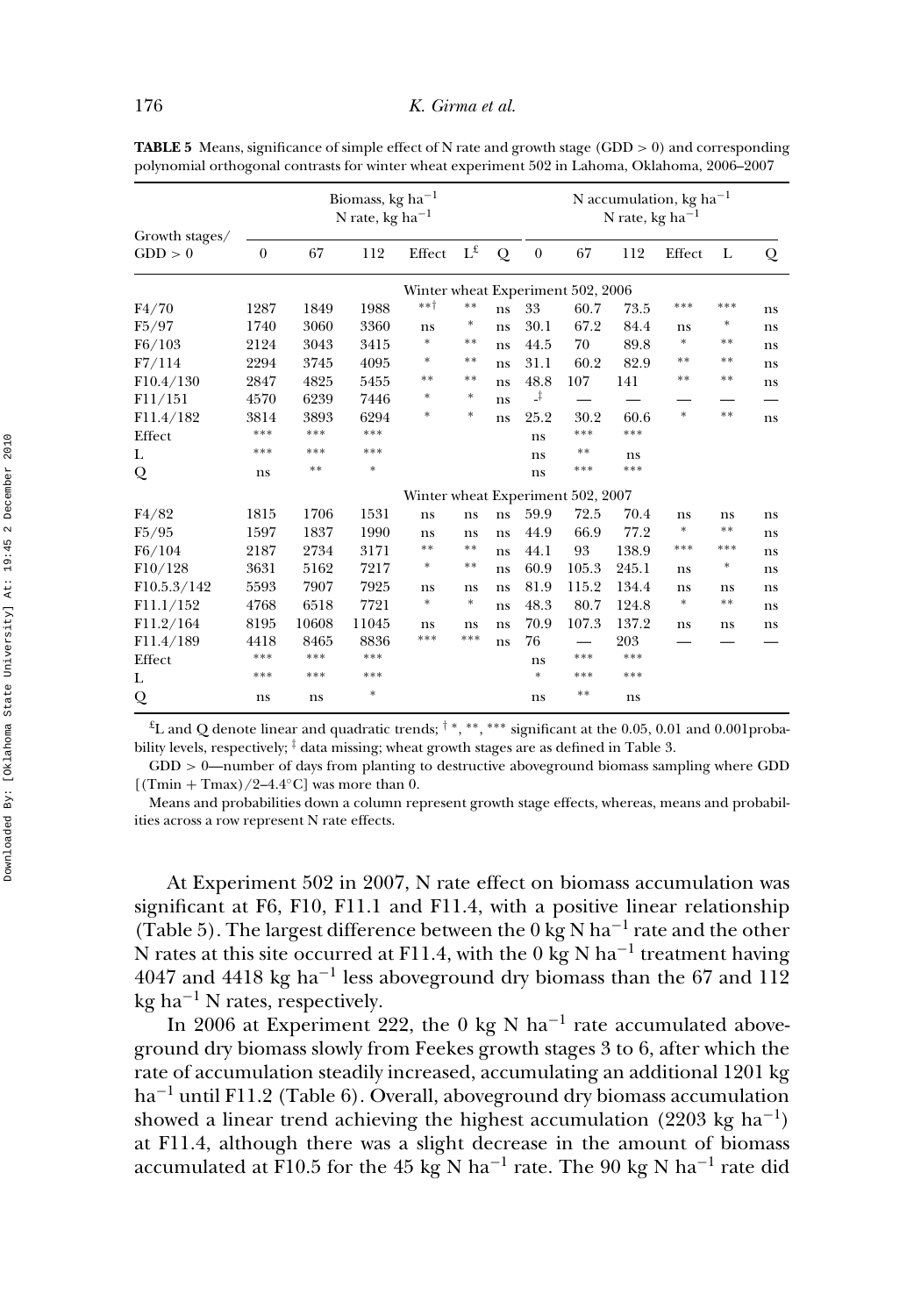|                                  | Biomass, kg ha <sup><math>-1</math></sup><br>N rate, kg ha <sup>-1</sup> |        |               |                    |                         |       |          | N accumulation, kg ha <sup>-1</sup><br>N rate, kg ha <sup>-1</sup> |       |        |       |        |  |
|----------------------------------|--------------------------------------------------------------------------|--------|---------------|--------------------|-------------------------|-------|----------|--------------------------------------------------------------------|-------|--------|-------|--------|--|
| Growth stages/<br>GDD > 0        | $\theta$                                                                 | 45     | 90            | Effect             | $\Gamma_{\mathfrak{x}}$ | Q     | $\theta$ | 45                                                                 | 90    | Effect | L     | Q      |  |
|                                  |                                                                          |        |               |                    |                         |       |          | Winter wheat Experiment 222, 2006                                  |       |        |       |        |  |
| F3/67                            | 383.5                                                                    | 1250   | 1710          | $***$ <sup>+</sup> | ***                     | ns    | 7.2      | 28.8                                                               | 45.8  | ***    | ***   | ns     |  |
| F5/72                            | 466                                                                      | 1388   | 2249          | ***                | ***                     | ns    |          |                                                                    |       |        |       |        |  |
| F6/114                           | 473                                                                      | 1619   | 2494          | ***                | ***                     | ns    | 9.8      | 31.7                                                               | 46.4  | ***    | ***   | ns     |  |
| F7/124                           | 753                                                                      | 1521   | 2494          | ***                | ***                     | ns    | 13.9     | 28.5                                                               | 52.5  | ***    | ***   | ns     |  |
| F10.5/143                        | 1072                                                                     | 1321   | 2072          | ***                | ***                     | ns    | 16.6     | 20.9                                                               | 44.7  | ***    | ***   | ns     |  |
| F11.2/162                        | 1673                                                                     | 2150   | 2545          | $* *$              | ***                     | ns    | ᆣ        |                                                                    |       |        |       |        |  |
| F11.4/185                        | 1850                                                                     | 2203   | 2316          | ns                 | ns                      | ns    | 14.2     | 17.8                                                               | 26.9  | **     | $* *$ | ns     |  |
| Effect                           | ***                                                                      | $\ast$ | ns            |                    |                         |       | ***      | ***                                                                | ***   |        |       |        |  |
| L                                | ***                                                                      | ***    | ns            |                    |                         |       | *        | ns                                                                 | ns    |        |       |        |  |
| Q                                | ns                                                                       | ns     | ns            |                    |                         |       | ns       | $\ast$                                                             | ***   |        |       |        |  |
|                                  |                                                                          |        |               |                    |                         |       |          | Winter wheat Experiment 222, 2007                                  |       |        |       |        |  |
| F4/79                            | 1550                                                                     | 2578   | 2409          | $**$               | *                       | ns    | 28.8     | 51.6                                                               | 66.1  | ***    | ***   | ns     |  |
| F <sub>4.5</sub> /8 <sub>4</sub> | 1212                                                                     | 2655   | 2288          | ***                | $* *$                   | $* *$ | 25.4     | 66.1                                                               | 66.1  | ***    | ***   | $\ast$ |  |
| F5/96                            | 931                                                                      | 1810   | 3066          | ***                | ***                     | ns    | 19.4     | 52.9                                                               | 109.3 | ***    | ***   | ns     |  |
| F6/107                           | 2075                                                                     | 2887   | 3318          | ***                | ***                     | ns    | 42.4     | 77.1                                                               | 106.2 | ***    | ***   | ns     |  |
| F10/122                          | 1612                                                                     | 3349   | 4119          | ***                | ***                     | ns    | 26       | 70.2                                                               | 89.7  | ***    | ***   | ns     |  |
| F10.5/132                        | 1301                                                                     | 3866   | 4852          | ***                | ***                     | ns    | 17.1     | 56.1                                                               | 81.3  | ***    | ***   | ns     |  |
| F10.5.4/146                      | 2223                                                                     | 4496   | 6970          | ***                | ***                     | ns    | 26.2     | 48.8                                                               | 97.6  | ***    | ***   | ns     |  |
| F11/160                          | 2954                                                                     | 6520   | 7659          | ***                | ***                     | ns    |          |                                                                    |       |        |       |        |  |
| F11.4/183                        | 2753                                                                     | 4424   | 6323          | ***                | ***                     | ns    |          |                                                                    |       |        |       |        |  |
| Effect                           | ns                                                                       | ***    | ***           |                    |                         |       | ns       | ns                                                                 | ***   |        |       |        |  |
| L                                | $* *$                                                                    | ***    | ***           |                    |                         |       | ns       | *                                                                  | ns    |        |       |        |  |
| Q                                | ns                                                                       | $\ast$ | $\frac{1}{2}$ |                    |                         |       | ns       | ns                                                                 | **    |        |       |        |  |

**TABLE 6** Means, significance of simple effect of N rate and growth stage (GDD > 0) and corresponding polynomial orthogonal contrasts for winter wheat experiment 222 in Stillwater, Oklahoma, 2006–2007

 $^{4}$ L and Q denote linear and quadratic trends;  $^{\dagger}$  \*, \*\*, \*\*\* significant at the 0.05, 0.01 and 0.001 probability levels, respectively;  $\frac{1}{4}$  data missing; wheat growth stages are as defined in Table 3.

 $GDD > 0$ —number of days from planting to destructive aboveground biomass sampling where GDD  $[(Tmin + Tmax)/2-4.4°C]$  was more than 0.

Means and probabilities down a column represent growth stage effects, whereas, means and probabilities across a row represent N rate effects.

not show a significant trend in biomass accumulation as corn continued to senescence and maturity.

In 2007 at Experiment 222, aboveground dry biomass accumulation had a quadratic relationship with growth stage for 45 and 90 kg N ha<sup>-1</sup> rates, and a linear trend for 0 kg N ha<sup>-1</sup> rate. Averaged overall levels of N rate, biomass increased reaching a maximum of 5034 kg ha<sup> $-1$ </sup> at Feekes growth stage 11 (Table 6).

A linear trend among N rates was observed for biomass accumulation for all growth stages but F4.5, which showed a quadratic trend (Table 6). The 90 kg ha<sup>-1</sup> N rate accumulated the highest biomass at later growth stages. Prior to F5, however, the 45 kg ha<sup> $-1$ </sup> N rate had the largest amount of aboveground dry biomass, with 1235, and 268 kg ha−<sup>1</sup> more aboveground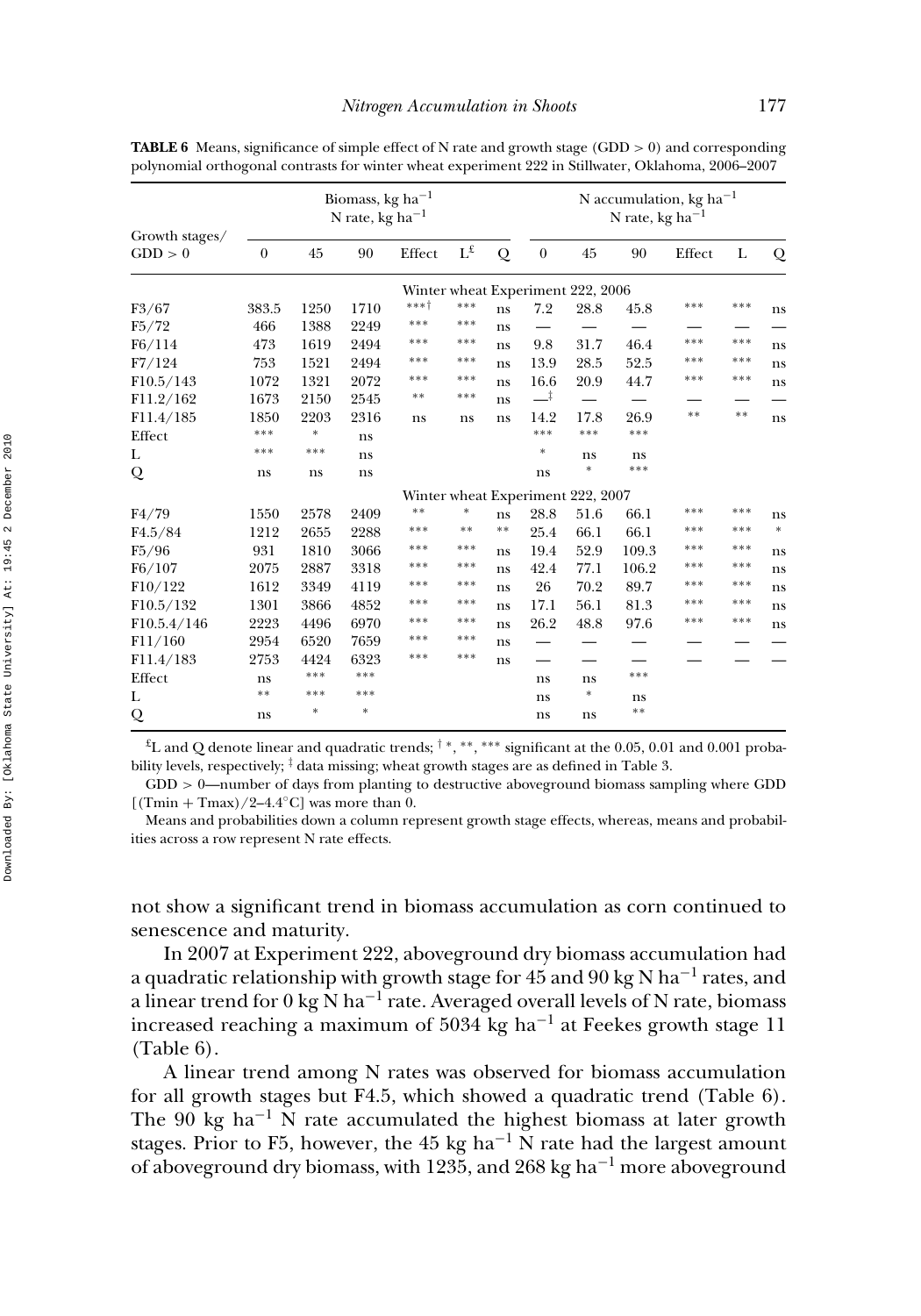dry biomass than the 0 kg N ha<sup>-1</sup> rate, and 90 kg ha<sup>-1</sup> N rates, respectively (Table 6). Nitrogen rate effects were most evident at F11 with differences in aboveground dry biomass that received fertilizer N averaging 7089 kg ha<sup>-1</sup>, whereas the 0 kg N ha<sup>-1</sup> averaged 2954 kg ha<sup>-1</sup>.

It was important to note the large differences in aboveground dry biomass production between 2006 versus 2007 (Tables 5 and 6) for Experiments 222 and 502. Conditions were good for mid-season aboveground dry biomass production in 2007, whereas in 2006, prolonged drought existed through much of the season. Difference in aboveground dry biomass accumulation was 3572 kg ha<sup>-1</sup> (at Stillwater) and 3182 kg ha<sup>-1</sup> (at Lahoma) between 2007 and 2006. These differences may be attributed to the 2007 season achieving a higher yield potential due to large differences in rainfall between the two years (Table 1). The total rainfall for the 2006 growing season was 25 and 42 cm, whereas the total rainfall for the 2007 growing season was 43 and 73 cm, for Lahoma and Stillwater, respectively (Oklahoma Mesonet, 2007).

#### **Nitrogen Accumulation in Winter Wheat**

In 2006 at Experiment 502, N accumulation had a quadratic relationship with growth stage for 67 and 112 kg N ha<sup>-1</sup> rates. For Experiment 502 in 2006, no significant changes were observed from F4 to F7, largely because very little rainfall was received during this time period. After F7, N accumulation dramatically increased reaching a maximum accumulation. For the 112 kg N ha<sup>-1</sup> rate the maximum was 140 kg N ha<sup>-1</sup> at F10.4 (Table 5). There was little change in N accumulation for the 0 kg N ha<sup>-1</sup> treatment throughout the growing season (Table 5). Again, this result may be due to the crop having received only 25 cm of rainfall during the growing season thereby the check plot received little N from atmospheric deposition or mineralization. Ockerman and Livingston (1999) reported that total N deposition increased exponentially with increase in seasonal rainfall. By F5, 62% of the total N accumulated throughout the cycle had been taken up in the 0 and 112 kg N ha<sup>-1</sup> rates, whereas 63% of the total was already accumulated in the plant in the 67 kg N ha<sup>-1</sup> treatment (Table 5). Nitrogen accumulation in winter wheat increased as N rate increased for all growth stages. The smallest increase  $(6.4 \text{ kg N} \text{ ha}^{-1})$  occurred at F4, whereas the largest increase occurred at F11 (Table 5). At this site in 2006, at early growth stages, the rate of N accumulation in wheat was lower with increase in N rate than latter growth stages.

In 2007 at Experiment 502, N accumulation showed a linear relationship with growth stage for 0 and 112 kg ha<sup>-1</sup> N rates, and a quadratic relationship for 67 kg N ha<sup>-1</sup> rate. For the 0 kg N ha<sup>-1</sup> rate, N accumulation decreased from F4 to F6, followed by an increase until F10.5.3 (Table 5). Nitrogen accumulation then slightly declined to F11.1, followed by another increase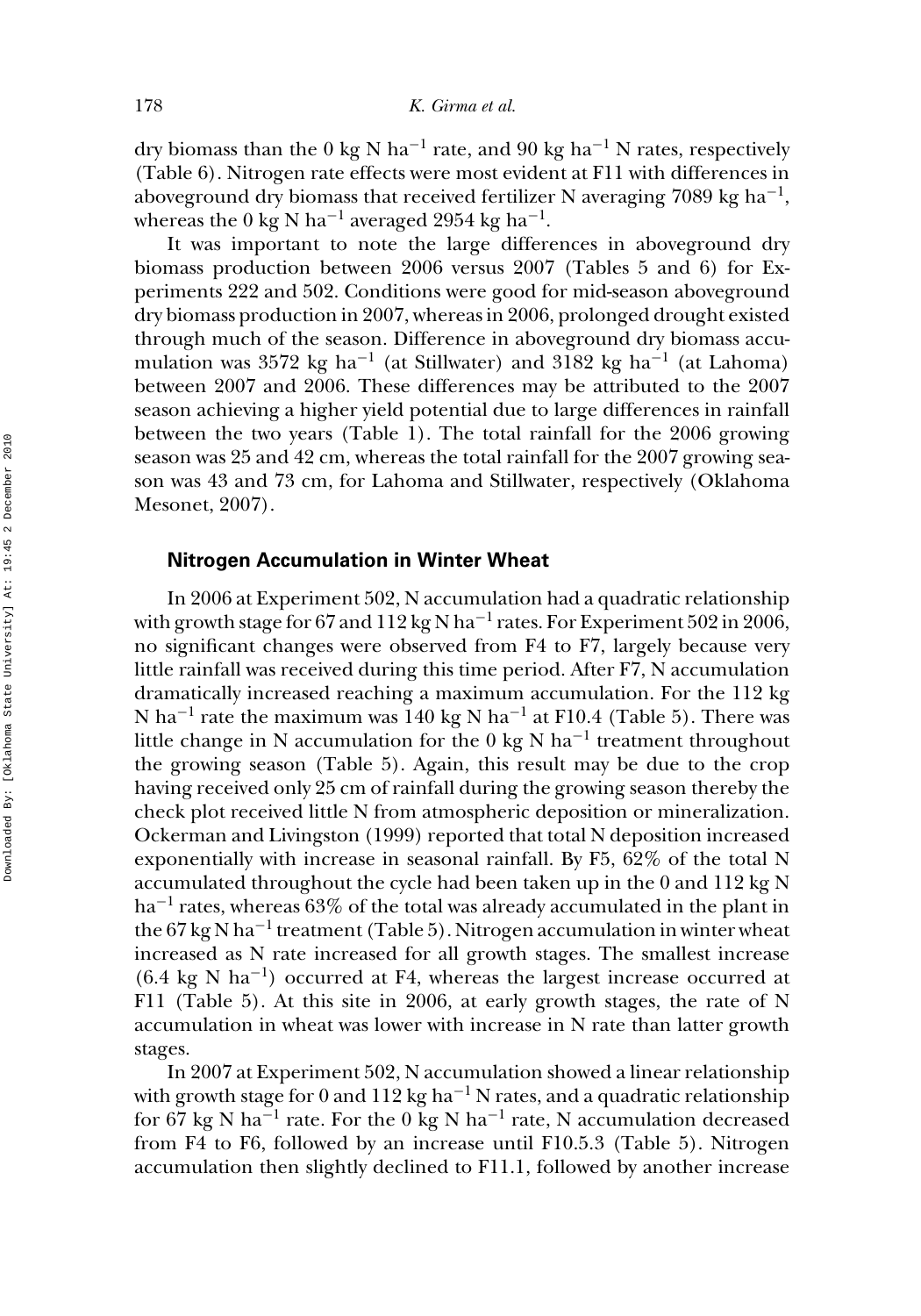to reach its highest accumulation at F11.2. The 67 kg N ha<sup>-1</sup> rate began a slow increase of N accumulation during the early growing season, followed by decline at F11.1, and then rapid increase to a maximum accumulation at F11.2. With the application of 112 kg N ha<sup>-1</sup>, accumulation of N in winter wheat steadily rose reaching a maximum at F11.2 and leveled off at F11.2. Fifty-five, 57 and 56% of the total N was accumulated by F5 for the 0, 67, and 112 kg N ha<sup>-1</sup> rate, respectively (Table 5).

Nitrogen accumulation had a linear relationship with N rate at F5, 6, 10 and 11.1. The highest N accumulation occurred at F10. Accordingly, with the application of 112 kg N ha<sup>-1</sup>, 184 and 139 kg ha<sup>-1</sup> more N was accumulated compared with 0 and 67 kg ha<sup> $-1$ </sup> N rates, respectively.

For Experiment 222 in 2006, N accumulation was linearly related to growth stage for  $0 \text{ kg N ha}^{-1}$  and had a quadratic relationship for 45 and 90 kg N ha−<sup>1</sup> rates. Nitrogen accumulation slowly increased reaching a maximum accumulation early in the growing season (Table 6). The 0 kg N ha<sup>-1</sup> treatment slowly accumulated N reaching a maximum at F10, whereas the  $45$  and 90 kg ha<sup>-1</sup> N rates reached a maximum accumulation at F6 and 7, respectively and declined as the season progressed.

Winter wheat N accumulation at this site in 2006 linearly increased as N rate increased except (Table 6). Although the total N accumulation was low, the N rate effects were evident throughout all growth stages. Again, this low N accumulation was attributed to the low yield potential and drought stress conditions present throughout much of the growing season. The application of pre-plant N resulted in enhanced early season growth, but as the season progressed with virtually no rainfall from November to early March (Table 1), those treatments receiving N actually lost aboveground dry biomass due to tiller abortion and sloughing off.

At Experiment 222 in 2007, N accumulation had a quadratic relationship with growth stage for the 90 kg N ha<sup>-1</sup> rate (Table 6). The 45 and 90 kg N  $ha^{-1}$  rates accumulated essentially the same amount of N at the F4.5 growth stage, however, by F5, the 90 kg N ha<sup>-1</sup> rate had an additional 66 kg N ha<sup>-1</sup>, reaching its maximum accumulation of 127 kg N ha<sup>-1</sup> (Table 6). Both 0 kg N ha−<sup>1</sup> and 45 kg N ha−<sup>1</sup> rates reached a maximum N accumulation at F6. For the 90 kg N ha<sup>-1</sup> rate, 100% of the total N accumulation had occurred at F5 (Table 6).

#### **DISCUSSION**

This study supports previous findings on the accumulation of N in corn and wheat (Garabet et al., 1998; Kanampiu et al., 1997; Sainz Rozas et al., 2004; Stevens et al., 2005a, 2005b), and assists in quantifying total N accumulation as a function of time (Stevens et al., 2005a, 2005b). The importance of the environment on N accumulation was clearly evident over sites and years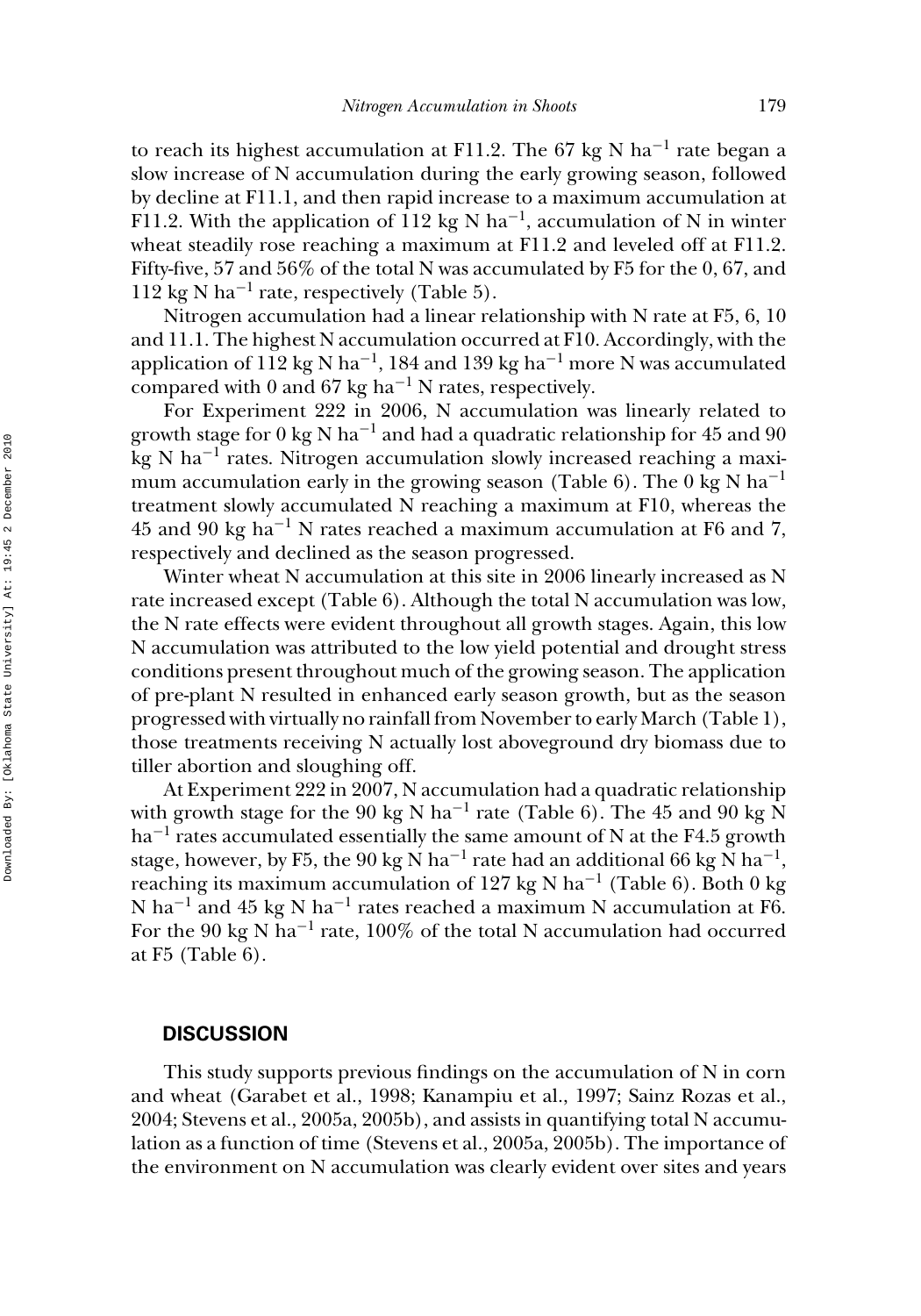as evidenced by significant year and site differences in observed accumulated dry biomass and N accumulation values. However, this is not altogether surprising since yield levels are known to vary from year to year, thus, these types of differences should, in fact, be expected (Girma et al., 2007).

Our results also showed that total N accumulation increased with increasing levels of N fertilizer (Garabet et al., 1998; Kanampiu et al., 1997; Sainz Rozas et al., 2004; Stevens et al., 2005a) and typically had a linear response to those increasing N rates (Cox et al., 1993). However, in corn, we found that more N was accumulated by V6 (averaged 30%) than what was reported by Ma et al. (1999) who noted that only 20% of the total N was accumulated by V6. Licht and Al-Kaisi (2005) also showed increased N accumulation at vegetative corn developmental stages, with more than 55% of the total N accumulated by V12. Unlike corn, at some sites, winter wheat accumulated more than 60% of the total N accounted for at harvest early on in the growth cycle, and as early as F5. Francis et al. (1993) and Harper et al. (1987) showed that beyond anthesis (wheat) or silking (corn), both crops could lose N from plant tissue as  $NH<sub>3</sub>$  during the grain-filling process. Other researchers also have shown net N losses from silking to maturity in corn (Licht and Al-Kaisi 2005; Freeman et al., 2007). Net N losses from anthesis to maturity were further confirmed in winter wheat using  $\rm ^{15}N$  by Lees et al. (2000). Although assessing N loss was not the objective of this work, winter wheat results at Experiment 502 in 2006 (Table 5) and Experiment 222 in 2006 (Table 6) and corn results at LCB in 2006 (Table 4) and LCB in 2007 (Table 4) support this finding, since a decrease in N accumulation was observed from anthesis or silking to maturity.

Work by Raun et al. (2001) showed that yield potential could be predicted early in the season from sensor readings collected from winter wheat. Similarly, Teal et al. (2007) noted that normalized difference vegetative index (NDVI) of corn could be used to predict grain yield potential from observations made at the V8 growth stage in corn. This work complements these findings showing large N accumulations at early growth stages of both crops. Averaged over sites and years where stages of growth were consistent, 61% of the total N accumulated was present by Feekes growth stage 5 in winter wheat, and 45% of the total N accumulated was present by V8 in corn.

#### **CONCLUSIONS**

The ability of wheat and corn to accumulate significant amounts of N early in the season was evident from this work. Averaged over sites and years where stages of growth were consistent, 45% of the total N accumulated was present by V8 in corn, and 61% of the total N accumulated was present by Feekes growth stage 5 in winter wheat. The large amounts of N accumulated in corn and wheat early in the season is significant considering that accurate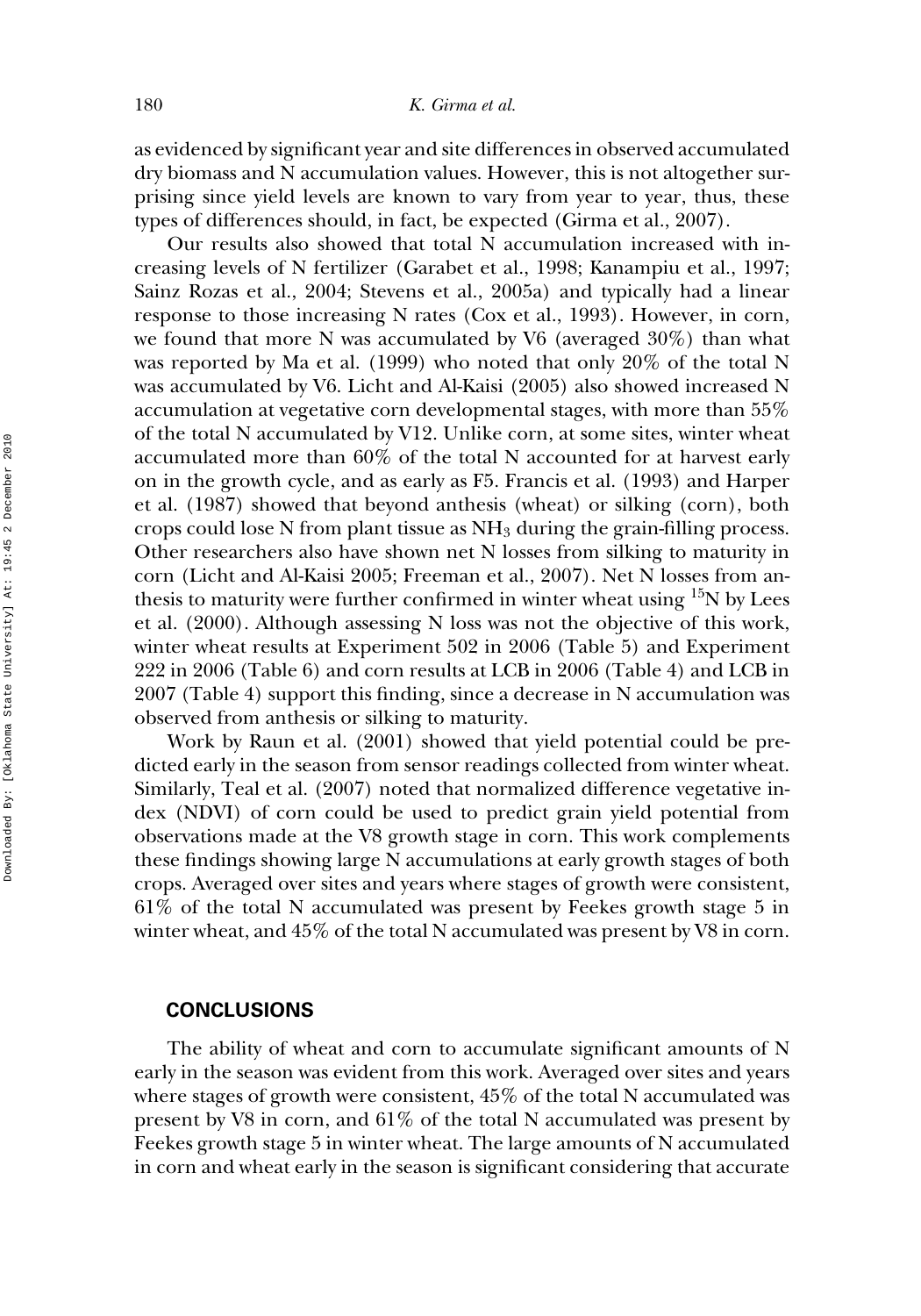prediction of yield potential depends heavily on our ability to quantify the size of the plant factory. Knowing that corn and wheat provide early season evidence of yield potential via the amount of total N accumulated in aerial parts will be useful for later determination of top-dress N needs.

## **REFERENCES**

- Austin, R. B., M. A. Ford, J. A. Edrich, and R. D. Blackwell. 1977. The nitrogen economy of wheat. *Journal of Agricultural Science* 88:159–167.
- Cox, W. J., S. Kalonge, D. J. R. Cherney, and W. S. Reid. 1993. Growth, yield, and quality of forage maize under different nitrogen management practices. *Agronomy Journal* 85: 341–347.
- Devienne-Barret, F., E. Justes, J. M. Machet, and B. Mary. 2000. Integrated control of nitrate accumulation by crop growth rate and soil nitrate availability under field conditions. *Annals of Botany* 86: 995–1005.
- Dhugga, K. S., and J. G. Waines. 1989. Analysis of nitrogen accumulation and use in bread and durum wheat. *Crop Science* 29: 1232–1239.
- Francis, D.D., J.S. Schepers, and M.F. Vigil. 1993. Post–anthesis loss from corn. *Agronomy Journal* 85: 659–663.
- Freeman, K. W., K. Girma, D. B. Arnall, R. W. Mullen, K. L. Martin, R. K. Teal, and W. R. Raun. 2007. By-plant prediction of corn forage biomass and nitrogen accumulation at various growth stages using remote sensing and plant height measures. *Agronomy Journal* 99: 530–536.
- Garabet, S., M. Wood, and J. Ryan. 1998. Nitrogen and water effects on wheat yield in a Mediterraneantype climate I. Growth, water-use, and nitrogen accumulation. *Field Crops Research* 57: 309–308.
- Girma, K., S. L. Holtz, D. B. Arnall, L. M. Fultz, T. L. Hanks, K. D. Lawles, C. J. Mack, K. W. Owen, S. D. Reed, J. Santillano, O. Walsh, M. J. White, and W. R. Raun. 2007. Grain yields and response index of winter wheat as affected by weather, fertilizer and previous year yield level. *Agronomy Journal* 99: 1607–1614.
- Hanway, J. J. 1962. Crop growth and composition in relation to soil fertility: II. Uptake of N, P, and K and their distribution in different plant parts during the growing season. *Agronomy Journal* 54: 217–222.
- Harper, L. A., R. R. Shapre, G. W. Langdale, and J. E. Giddens. 1987. Nitrogen cycling in a wheat crop: Soil, plant, and aerial nitrogen transport. *Agronomy Journal* 79: 965–973.
- Justes, E., M. H. Jeufroy, and B. Mary. 1997. The nitrogen requirement of major agricultural crops. Wheat, barley and durum wheat. In: *Diagnosis of the Nitrogen Status in Crops*, ed. G. Lemaire, pp. 73–92. Berlin: Springer-Verlag.
- Justes, E., B. Mary, J. M. Meynard, J. M. Machet, and L. Thelier-Huche. 1994. Determination of a critical nitrogen dilution curve for winter wheat crops. *Annals of Botany* 74: 397–407.
- Kanampiu, F. K., W. R. Raun, and G. V. Johnson. 1997. Effect of nitrogen rate on plant nitrogen loss in winter wheat. *Journal of Plant Nutrition* 20: 389–404.
- Keppel, G. 1991. *Design and Analysis: A Researcher's Handbook*, 3rd ed. Englewood Cliffs, NJ: Prentice Hall.
- Large, E. C. 1954. Growth scales in cereals: Illustration of the Feekes scale. *Plant Pathology* 3: 128–129.
- Lees, H. L., W. R. Raun, and G. V. Johnson. 2000. Increased plant nitrogen loss with increasing nitrogen applied in winter wheat observed with 15N. *Journal of Plant Nutrition* 23: 219–230.
- Licht, M. A., and M. Al-Kaisi. 2005. Corn response, nitrogen uptake, and water use in strip-tillage compared with no-tillage chisel plow. *Agronomy Journal* 97: 705–710.
- Ma, B. L., L. M. Dwyer, and E. G. Gregorich. 1999. Soil nitrogen amendment effects on nitrogen uptake and grain yield of maize. *Agronomy Journal* 91: 650–656.
- Mossedaq, F., and D. H. Smith. 1994. Timing nitrogen application to enhance spring wheat yields in a Mediterranean climate. *Agronomy Journal* 86: 221–226.
- Muchow, R. C. 1988. Effect of nitrogen supply on the comparative productivity of maize and sorghum in a semi–arid tropical environment III. Grain yield and nitrogen accumulation. *Field Crops Research* 18: 31–43.
- Ockerman, D. J., and C. W. Livingston. 1999. Nitrogen concentrations and deposition in rainfall at two sites in the Coastal Bend Area, South Texas. U.S. Geological Survey Fact Sheet FS-146-99. San Antonio, TX: U.S. Geological Survey. Available at http://pubs.usgs.gov/fs/fs-146-99/pdf/fs-146- 99.pdf Accessed November 27, 2008.